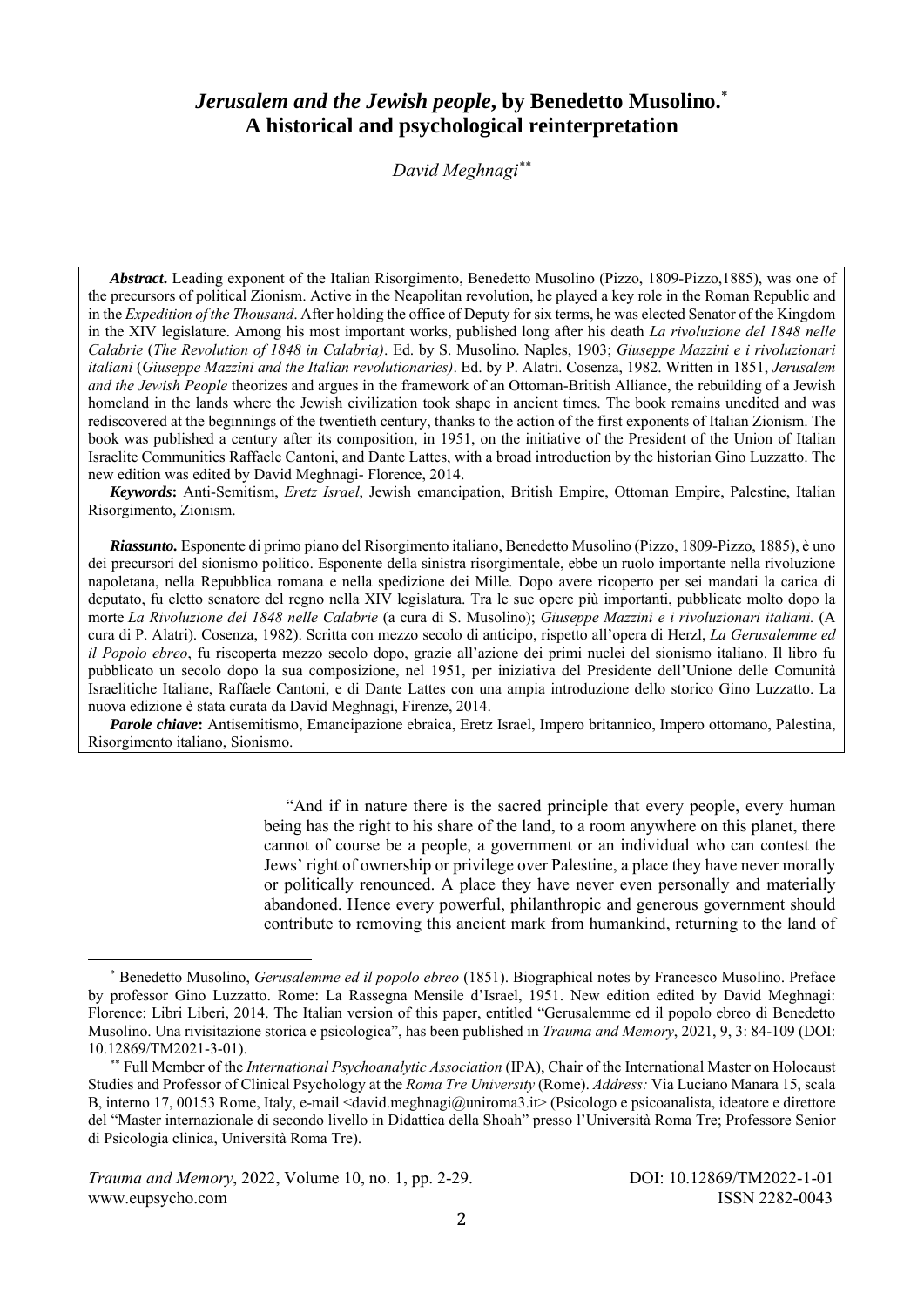their fathers a people so deserving and so just… Wake up from long sleep and move, because it is time to operate ... Get together from all corners of the earth, because the time has come to rehabilitate your fathers' room." (B. Musolino, *Gerusalemme ed il popolo ebreo*, 2014, pp. 9-11).

"Almost forty-five years have passed since I had the honor of meeting the author... I was working as a study assistant at the distinguished jurisconsult and my venerable Master Adriano Mari, who, having been four times President of the Elective Chamber, he had known Benedetto Musolino for a long time and esteemed him as one of the most respected left-wing deputies [....]. Mari [...] one day announced my visit to him and asked me to listen to some of his proposals concerning the Israelites and Palestine. I consented and received in my study the Hon. Musolino, who after having placed a large volume, bound in black leather, on my desk, said to me, that that book was a manuscript in which he had exhibited his project in favor of the Israelites and began to tell me that for a long time he had a thought of promoting the return of the Jews to their ancient national headquarters. This was so that with their wakeful intelligence, they brought a vivifying current of European culture to Asia and opened up to the people there, the way that civilization had prevented a terrible clash between Russia and England which, originating from their rivalries in India and Constantinople, would have been a reason for pause and perhaps of regress for the civilization of the human family. He had been to Palestine three times and a fourth trip would also have been happy if the unnecessary efforts made to find promoters to help his design had not discouraged him from further expenses. He told me that for this purpose he had presented himself to Lord Palmerston in London, who had advised him to consult the banker Rothschild *[see image on p. 27]*, who had spoken to a Rabbi, I do not remember if in England or France: but nobody had listened to him. He spoke to me enthusiastically about the fertility of Galilee, where he said, wheat grows spontaneously, luxuriant even though no one has plowed and sown; he highlighted the ease with which Jews in Palestine could have better respected the holidays, their traditional religious observances than anywhere else and concluded, asking if I believed that there was something to be done in Italy to bring about its purpose". (M. Finzi, 1905, "Un precursore del sionismo" (www.benedettomusolino.it/ebraica/finzi\_ita.pdf).

"The Union of Italian Israelite Communities has repaired the oblivion of past generations. It is now up to the risen Israel to pay homage of gratitude to the Italian patriot, naming one of those streets of the cities of Israel where his renewed faith vibrates in the destinies of the nation and in the peaceful and serene future of men" (D. Lattes, Il Calabrese Benedetto Musolino ignorato precursore del sionismo di Herzl, 1952 ).

#### **1. Prologue**

When Benedetto Musolino drew up *Gerusalemme ed il popolo ebreo* (Jerusalem and the Jewish people), Southern Italy was under the control of the Bourbons. In Rome there was still the shame of the ghetto, where Jews had been forced to live for centuries.

But it was now only a matter of years. In about two decades, with the liberation of Rome, the ignominy of the ghetto would come to an end.

No longer forced to live as recluses in unhealthy places, exposed to the arbitrariness of the powerful and to the periodic aggression of the plebs, the Italian Jews would finally be able to move freely around the peninsula, with a unique contribution to the construction of the Risorgimento State and to the renewal of the cultural life of their country.

In the here and now, in Italy as in the rest of Europe, what seemed most important for the Jews was the end of the legal and social enslavement to an abject system that excluded them the margins of social life.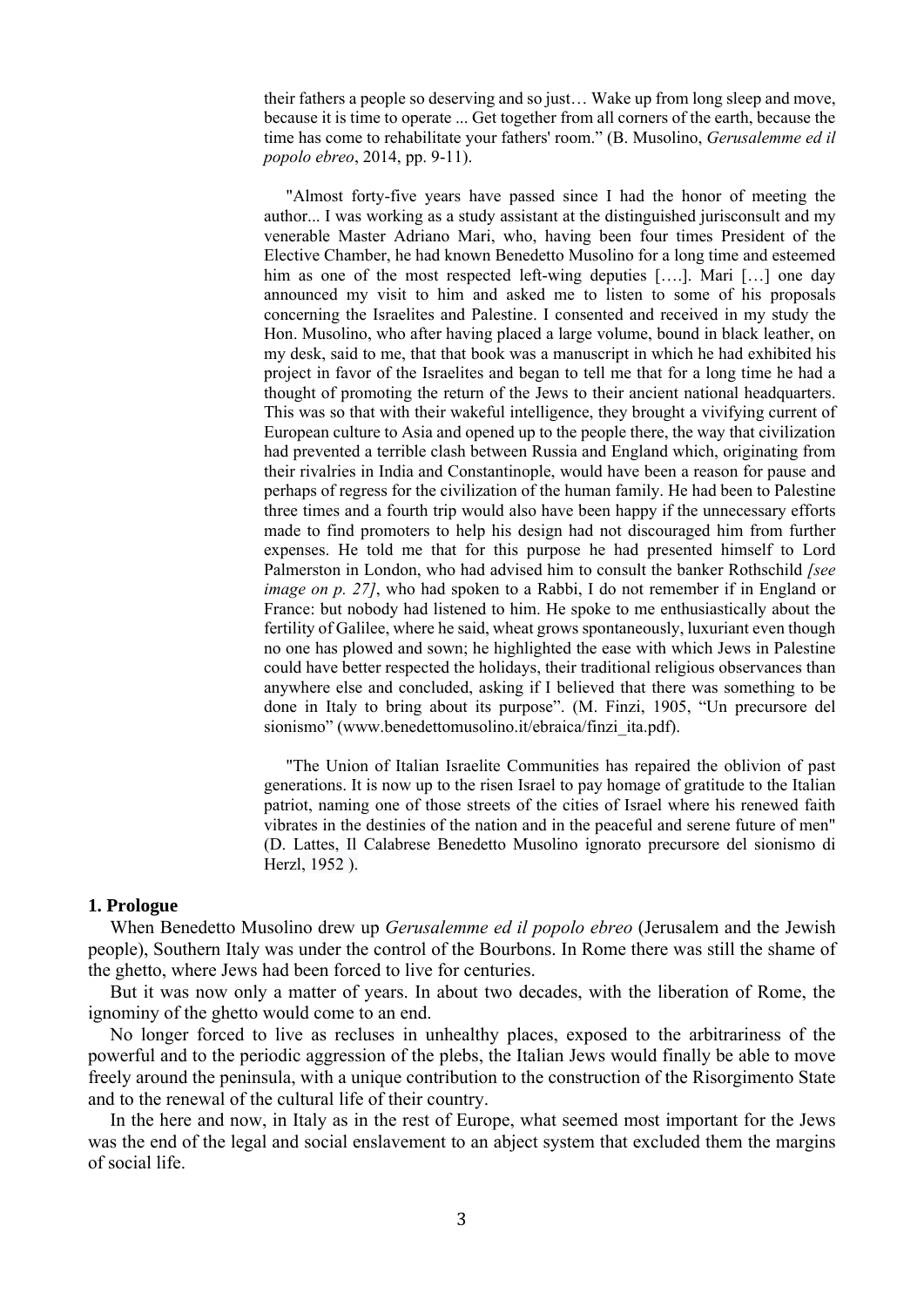For Carlo Cattaneo, the hero of the Five Days of Milan, the right to property and the free movement of people were inseparable principles. The emancipation of the Jews and their full integration were both an ethical, political and economic necessity (Cattaneo,  $1836$ )<sup>1</sup>.

In contrast to a line of thought deeply rooted in European political, democratic and revolutionary though<sup>2</sup>, Musolino believed that individual emancipation could not entail the renunciation of the collective aspirations that had fueled Jewish religious and cultural life for centuries (Musolino, 2014, cit., p. 4). Whether in the name of individual rights, which for Musolino were out of the question, Judaism had turned into a "Mosaic" confession, as claimed by the most radical currents of the Movement for Jewish Reform in Germany, there would have been an irreparable loss. With the abandonment of the idea of the Return, and of Hebrew as a liturgical language, the unity of the Jewish people, cultivated for centuries in the liturgy, would be shattered (*ibid.*). Thanks to an exceptional international situation that was emerging, the Jews could realize the oldest of their dreams: to return to being a nation in their historical homeland.

# **2. The geopolitical aspect of the Project**

Musolino's ideas had not developed in a vacuum. They were part of a geopolitical design that had the British imperial power and its cultural and political civilization as an idealized reference point. And as premise an overvaluation of the role that the developing of a railroad linking the Near East to the Indies would have had in preserving British supremacy. The premise that serves as the backdrop for the whole construction, was belied by the facts. But no more can be asked of the fertile and creative imagination than it can realistically offer.

A maritime power, England risked seeing its political and economic hegemony weakened with the development of the railways. Overestimating the danger, Musolino wanted to play in advance with a general and differentiated strategy to protect his possessions in the Far East. The background to the project was the idea of an alliance with the Ottoman Empire in opposition to the Tsarist Empire. One of these goals was to contain the threat of the rising American power to the detriment of the British Empire<sup>3</sup>. In this view, the establishment of a Jewish principality was an important part of this project.

In this view, the creation of a Jewish principality was the missing link. On the European side, the unification of Germany and Poland would have been a natural bulwark against Russian expansionism in the West. The unification of Italy, now near, would have slowed down the expansionist aims of France in North Africa and in the Middle East. On the Eastern Mediterranean side, the creation of a Jewish Principality would have guaranteed Great Britain a solid regional ally for the defense of its interests in the Far East. Thanks to the presence of a "hard-working" "and ingenious" population,

<sup>3</sup> As Gino Luzzatto has pointed out, while concerns about Russian expansionism, curbed by Anglo-French agreements and then by the emergence of German power on the European scene, appear justified, predictions about the danger to British hegemony posed by American development are wrong, or at least well in advance. Musolino had identified the massive influx of immigrants combined with the unique availability of natural resources as an important vector of development for the new world, mistakenly believing that the dangers of a war between North and South, which exploded a decade later, had been overcome (see. Luzzatto, 1951. In Musolino, cit., pp. XIX-XXI).

<sup>1</sup> Carlo Cattaneo (Milan 1801 - Castagnola, Lugano, 1869). Italian writer and patriot, he was a disciple of Romagnosi. Of Republican and Federalist ideas, he was at the head of the War Council during the Five Days of Milan (1848). Forced into exile, he found refuge in Switzerland, where he devoted himself to intense training for the future Italian ruling classes. In 1839 he founded *Il Politecnico,* the most important cultural periodical of the time, which he directed until 1862, with particular attention to the problems of science and technology (see Cattaneo, 1962).

<sup>&</sup>lt;sup>2</sup> In the debate held in the French National Assembly between 21 and 24 December 1789, in response to the wave of peasant aggression against Alsatian Jewish communities following the storming of the Bastille, Honoré Gabriel Riqueti de Mirabeau, Henri Gregoire, Maximilien de Robespierre, Adrien Duport, Antoine Barnave and Count Stanislas de Clermont-Tonnerre openly took a position in support of Jewish emancipation by distinguishing between the individual rights of the Jews, which were incontrovertible and necessary, and national rights, which were considered incompatible with the new order that was being built. On that occasion, de Tonnerre-Clermont stated: "We must deny the Jews as a nation," said de Tonnerre, "and grant everything to the Jews as individuals. They must not make a political body or create an order in the state. They must be individual citizens" (See *Storia degli Ebrei di Francia*. In Internet: https://it.wikipedia.org/wiki/Storia\_degli\_ebrei\_in\_Francia#Convocazione\_degli\_Stati\_generali\_e\_cahiers\_de\_doléances).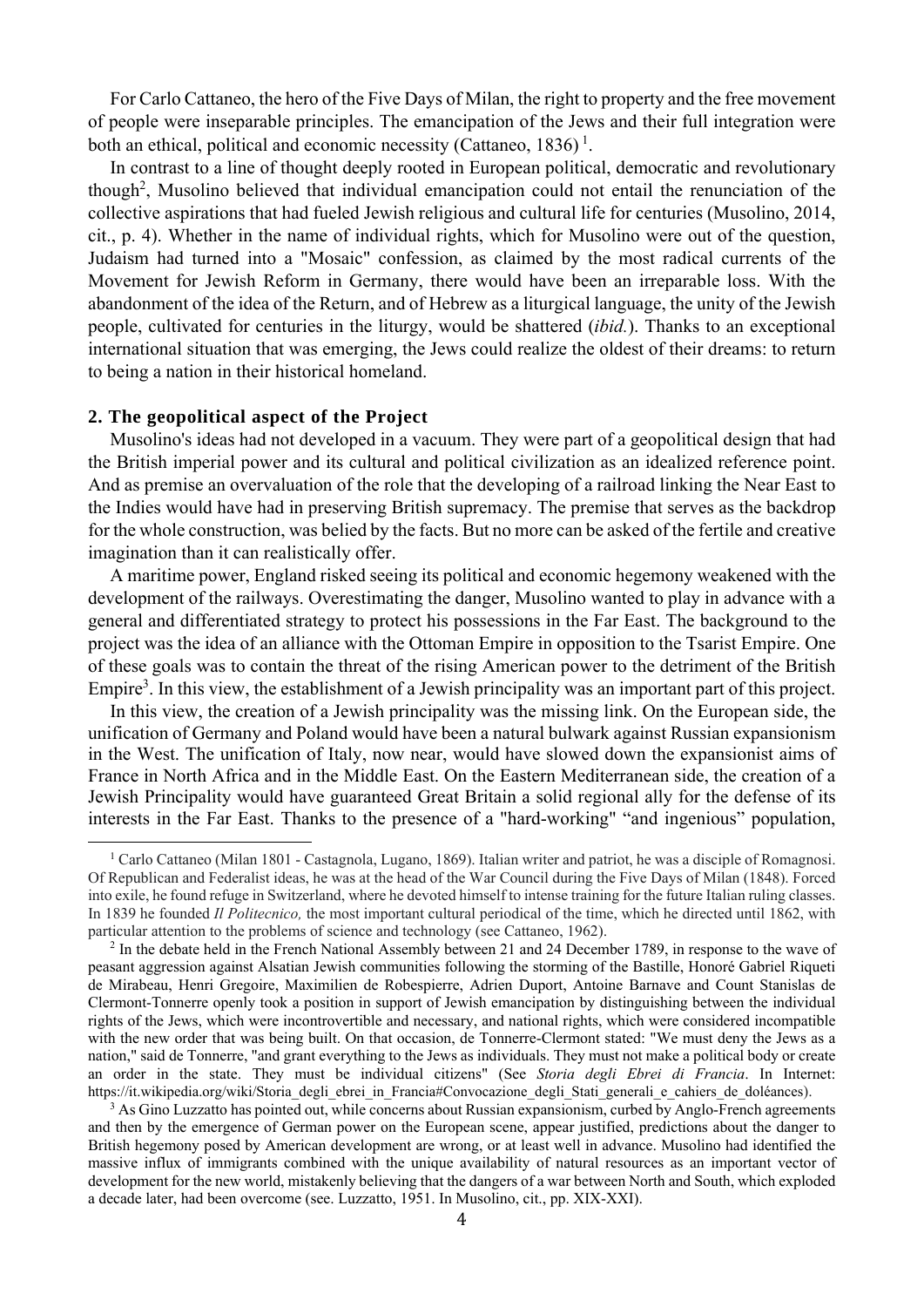with "immense capital" (Musolino, *cit*., p. 4), the Ottoman Empire would have relaunched the asphyxiated economy of its South-Eastern provinces.

The ideal route for a railway from Europe to India would have to cross France and Austria, continuing through Belgrade, Asia Minor, Damascus and Baghdad until reaching the Far East. Such a choice, in addition to providing an advantage to France and the European central powers, would have exposed the railway network to possible Russian incursions. Hence Musolino's advocates a line from of one of the countries of Syria, preferably Tyre, which England, with its naval superiority, would easily reach without fear of rivalries. In this perspective, the creation of a Jewish principality within Ottoman territory would, according to Musolino, have helped to overcome the refusal to transfer portions of their territory, even small portions. Starting from Tire, in Lebanon, the rout would continue to the Indies. In this perspective, the "Jewish Bosphorus", as Musolino calls it (*ibid.*, pp. 178 and 187), would have extended over a much wider territory than that which after the First World War was foreseen with the British Mandate on Palestine<sup>4</sup>.

In the idealization and one-sidedness with which Musolino looked at England, as a beacon of civilization, there was no place for the aspirations of the peoples subject to British rule. The legitimate aspirations of the minorities who lived under the Ottoman yoke (think of the Armenians) are absent in his book or merely traced back to the intrigues of Russian and French diplomacy to gain power and influence against the Ottoman Empire. This is partly true, but it does not cancel the fact in itself of the legitimacy of the aspirations for freedom and equality of populations that for centuries had been subjected to Islamic rule.

Attentive to the social question, Musolino does not close his eyes to the starting inequalities within a given society and between different economies. In his view, free trade and protectionism are not neutral doctrines, to which he could refer as if they were natural truths. The theory of "free trade" is in fact the expression of a process of rationalization of the pushes of the more solid developed economies to conquer markets and export their goods. Not by chance, the author emphasizes, until 1846 Great Britain had had a prohibitionist orientation, later becoming a champion of free trade. There was no "secret hand" in the transformation that took place. More simply, an industrially more advanced country had every interest in breaking down customs barriers to conquer new markets. On the contrary, a more fragile economy, in order not to succumb, could be temporarily resorting to customs barriers and state intervention (Musolino, *cit.*, pp. 271-272).

In the specific case of Italy, with the deep divide between north and south and the presence of the Pontifical State, protected by important European states, the national question was rather a social question. According to the author, in order to unify the country, it was necessary to free its productive energies. In vain from the benches of the First National Parliament in Turin in 1861, he would have advocated the need for a major land reform, which would eliminate the scourge of large estates.

Functional to Britain's geopolitical interests, Musolino's plan was not merely instrumental. The empathy that transpires in every page of the book and which appears confirmed by subsequent testimonies (Finzi, *cit*.), the knowledge of Jewish history, goes beyond the geo-political horizons in which this project is embedded. His is a profound participation that takes on the tones of an apology for the Jewish life. "Intelligent and ingenious in the arts in the letters and in the sciences," writes Musolino, "their young people are admired in all factories in all schools and universities". "Sober" "hard-working" and "continent, in civil life" they prove to be "good husbands", "good fathers" and "excellent sons". They are persevering and courageous, "enterprising" and "endowed" with a high sense of "justice" and "charity" (Musolino, *cit.*, p. 9). Cradle of the "first religion", of "civilization"

<sup>4</sup> The "Principality of Palestine" would have included "Phenicia, Galilee, Judea, Idumea, and Arabia Petrea", extending from the "River Leonte, which drains into the Mediterranean up to Haonara (*sic*) on the Arabian coast of the Red Sea" , having for borders "to the east Desert Arabia; to the west the Mediterranean; to the north the river Leonte, the Anti-Lebanon and the ancient Iturea; at south the Isthmus of Suez and the Red Sea "(Musolino, 2014, p. 17). The British Mandate on Palestine, following the First World War, initially provided for a much smaller territory that included the two banks of the Jordan. In 1921, by decision of the British authorites, Tranjordan was spun off from the British Mandate on Palestine, to make way for the Kingdom of Transjordan (see Laqueur, 1973).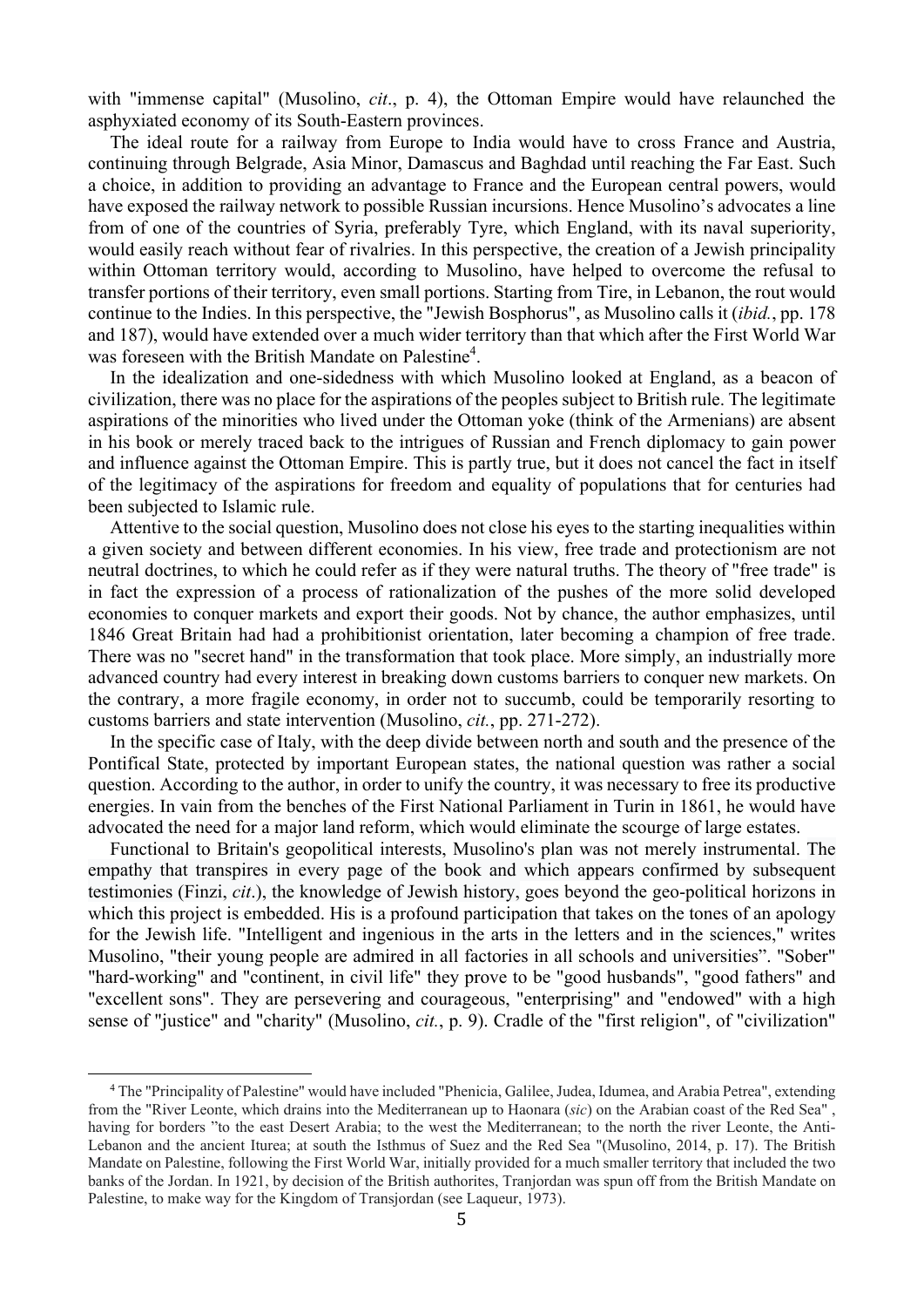and of the "age of man" (*ibid*.), its most ancient land has ever been the reference in which votes, desires and hopes were gathered.

The rebirth of a Jewish nation in the Land of the Fathers has a paradigmatic value for the whole of human civilization, a moral act due to clear an ancient "stain" against a people who "gather so many titles of justice and merits" (*ibid*., pp. 9-10). Thanks to a convergence of unique historical and social factors ("nor has there been a more propitious time than the present", for a most just cause in itself"), the rebuilding of a Jewish national life could easily be achieved (*ibid*., p. 11).

The most ancient homeland of the Jewish people has always been "the land, promised and inherited by a nation both famous and unfortunate", which has played a fundamental role in the development of civilization and which for centuries and millennia has strenuously defended its values, identity and culture. If in nature, "the principle is sacred that every people" and "living being" has a right "to its share of the land", no people, government or individual can question the right to oppose Jewish "possession" of the land of the fathers, which they have never "morally" or "politically" renounced, nor "even personally and materially abandoned" (*ibid.*, p. 9).

In lyrical, biblical and *verdian*<sup>5</sup> tones, the author does not hesitate to appeal to those directly concerned to destiny themselves from the "long sleep" in which they have been wrapped up for centuries, because the time has finally come to "operate" and bring together the exiles from the 'four corners of the earth', to rehabilitate "the room" of the "fathers" (*ibid.*, p. 9).

# **3. A Karst current**

Musolino's ideas had as their background a growing attention in European culture for the city of Jerusalem. Approximately five thousand books in English between 1800 and 1875, had as their object the city in its many aspects and meanings<sup>6</sup>. The rebirth of a Jewish presence in the *Land of the fathers* had appeared in political and religious discourses and reflections, according to the British imperial interests. Especially within the Evangelical religiosity of the dissident churches, it was considered a fulfillment of the ancient Jewish prophecies. In opposition to the theology of the Church, in which Jews were condemned to live in a wandering and humiliated condition until the end of time, their returning to the *Land of theirs Fathers* was a preparation for the "Return of Christ to Earth" and could therefore be achieved before their future "*conversion to Christianity"*.

 In this intertwining of romantic utopias, inspired by religious perspectives different from those of pre-conciliar Catholic theology, and by considerations of a practical nature related to the consolidation of British imperial hegemony in the world, the destructive charge of the substitutionist framework of Christian theology could be partly attenuated and the Jewish idea of returning to the

<sup>5</sup> Composed on a book by Temistocle Solera, the Nabucco made its successful debut on March 9, 1842 at the Scala in Milan. Due to the parallelism that the spectators of the time could establish between their political condition and their aspirations for freedom with that of the ancient Jews under the yoke of Babylon, it assumed a paradigmatic value over time. See: https://it.wikipedia.org/wiki/Nabucco#Note; https://it.wikipedia.org/wiki/Giuseppe\_Verdi).

<sup>&</sup>lt;sup>6</sup> Not even Marx had escaped this attention. In an article published in the Tribune on the 15<sup>th</sup> of April of 1854, after describing the Millet system, which gave non-Muslims a certain degree of religious autonomy and self-government, including the right to maintain their own internal courts and to collect taxes, the author drew attention, with words full of compassion, to the conditions in which the Jews of Jerusalem found themselves: **"**Nothing equals the misery and the suffering of the Jews of Jerusalem, inhabiting the most filthy quarter of the town, called *Hareth-el-Yahoud* **…** between the Zion and the Moriah… (They are) constant objects of Mussulman [Muslim] oppression and intolerance, insulted by the Greeks [Eastern Orthodox Christians], persecuted by the Latins [Roman Catholics], and living only upon the scant alms transmitted by their European brethren. "and are only attracted to Jerusalem by the desire of inhabiting the Valley of Jehoshaphat and to die on the very place where the redemption is to be expected. They turned to that mountain of Moriah where once stood the temple of Lebanon, and which they dare not approach; they shed tears on the misfortune of Zion, and their dispersion over the world" (Marx, 1854, in Avineri, 2012. See also Massara, 1972, p. 81)**.** "To anyone familiar with Marx's venomous portrait of Judaism in his early essay "On the Jewish Question", quotes Avineri, "not to speak of his many uncomplimentary comments about individual Jews (fellow socialists such as Ferdinand Lassalle included), his words here will come as a surprise. That the only place in all of Marx's writings in which he expresses some empathy for Jews refers to the Jews of Jerusalem awaiting the Messiah is, at least, rather extraordinary" (Avineri, 2012).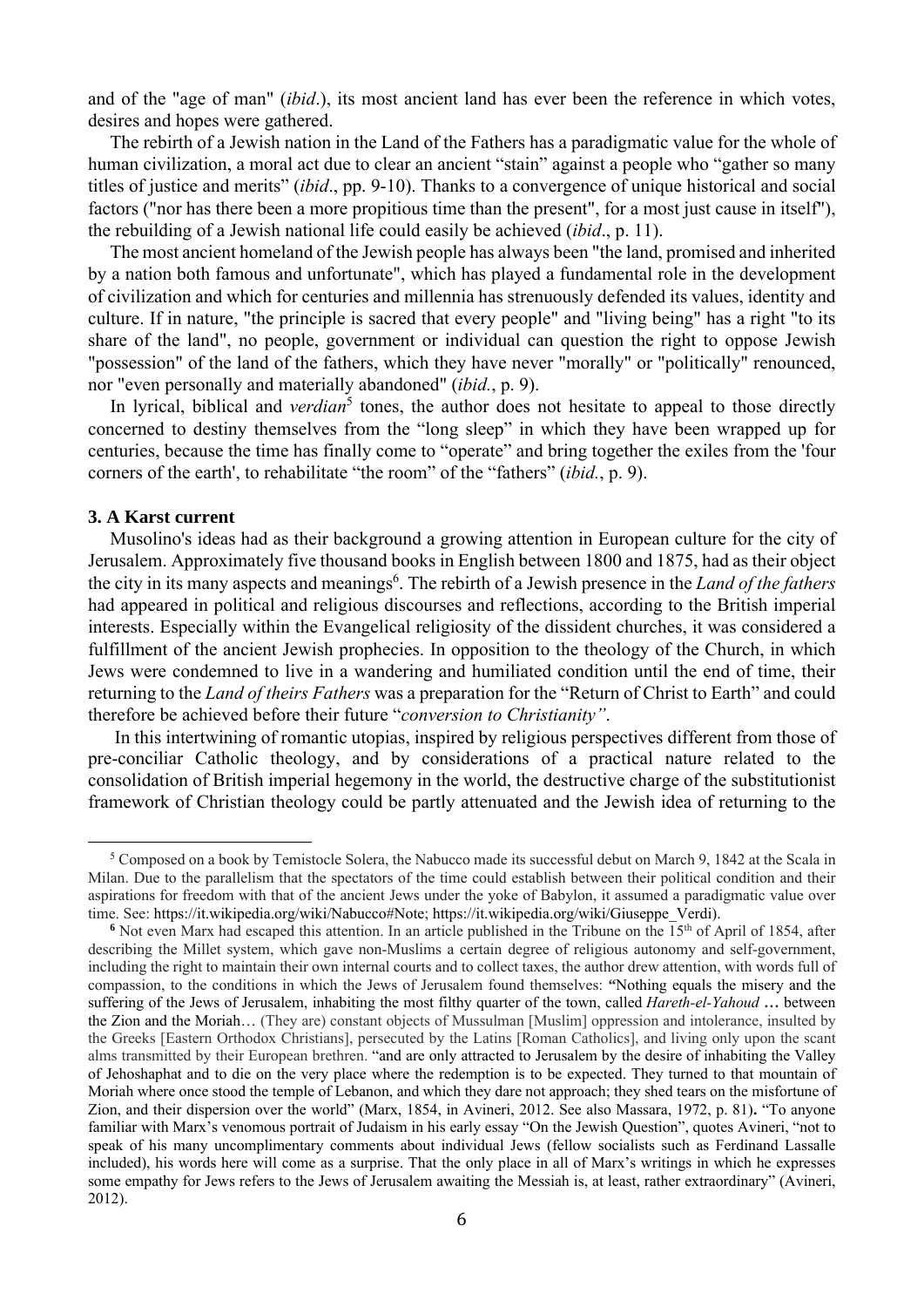*Land of the Fathers*, even within a religious vision that made them the object of others' projections, could take on a positive role.

Not by chance, once he came to power, Oliver Cromwell<sup>7</sup> authorized the return of Jews to the country, obtaining Freud's homage two centuries later in choosing the name for the third of his six children (Meghnagi, 1992, 2004). For their part, the founding fathers of the United States, descendants of a great migration, which was in many ways an escape from Europe, lived the stories of the Hebrew Bible as their own, while the black slaves sublimated their great pain in songs in which they identified their suffering with that of ancient Israel.

# **4. Some precedents in Great Britain**

Advancing in 1801, Jantes Bicheno, brought forward the idea of a return of the Jews to the Land of their fathers. in an article that appeared in the Times in 1839, by the Earl of Shaftesbury<sup>8</sup>. On the occasion of the conference of the five major European powers (England, France, Austria, Russia, Prussia) on the future order of the Middle East, Shaftesbury sent a report to Lord Palmerston in support of the Jewish colonization of Palestine. The idea was dropped. This was due to the absence of an international body that would take full responsibility for it (G. Luzzatto, *cit.*, in Musolino, 2014, p. XXV; Carpi, 1985). It was relaunched in 1852 by the English colonel Georg Gawler, a friend of Sir Moses Montefiore<sup>9</sup>. Active in the struggle for the abolition of slavery in the British dominions, Montefiore had made himself a spokesman for the rights of Jewish minorities, traveling with his diplomatic passport far and wide to European capitals and in the territories of the Ottoman Empire. Authorized by the Sultan in 1857 to buy land, he built the first neighborhood outside the walls of Jerusalem (*Mishkenoth Sha'ananim*) 10.

In 1852 the Society for the colonization of Eretz Israel had arisen in London on the initiative of the Sephardi Rabbi Yehudah Alkalay (Enelow, 1906)<sup>11</sup>. Against the backdrop of internal and external changes in Jewish life, the process of returning to the Land of the Fathers began its first steps, without proclamations and in silent forms.

 A leading figure in the Sephardi communities of the Balkans, Rabbi Alkalay had among his most faithful followers, Simon Loeb Herzl, the paternal grandfather of Theodor Herzl, the future founding father of the Zionist movement.

In the Semlin Synagogue, where Alkalay taught and officiated, Herzl's grandfather performed the functions of *gabbay12*, preserving as a precious gift, one of the first copies of a work by Alkalay, which appeared in 1857, in which he reaffirmed the obligation for every Jew to live in Israel (Enelow, cit.). In the vision of Rabbi Zwi Hirsch Kalischer, an important and atypical figure of the Ashkenazi orthodoxy of the time, the Jewish return was a preparation for the Messianic advent (Kalisher,  $1862$ <sup>13</sup>

The idea that Jews might need a state to protect themselves from anti-Semitism began to emerge in the last two decades of the century. The idea of Shaftesbury was taken up by Benjamin Disraeli,

<sup>7</sup> Oliver Cromwell (Huntigdon, 1599 - London 1658): a fervent Puritan. He was a leader and a politician (see https://it.wikipedia.org/wiki/Oliver\_Cromwell#Fede\_religiosa). 8 Antony Ashley Cooper (London, 1801 - Folkestone, 1885). Earl of Shaftesbury. He was among the earliest

supporters of "Christian Zionism". See

https://it.wikipedia.org/wiki/Anthony\_AshleyCooper,\_VII\_conte\_di\_Shaftesbury#Religione\_e\_restaurazione\_dell'ebraismo.

<sup>9</sup> Sir Moses Haim Montefiore (Hebrew: מונטיפיורי החיים משה ;Livorno 1784 - Ramsgate, 1885). Entrepreneur and philanthropist of the Leghorn Jewish community, naturalized British. See https://it.wikipedia.org/wiki/Moses\_Montefiore#Bibliografia.<br><sup>10</sup> See https://jerusalemfoundation.org/old-project/mishkenot-shaananim-cultural-center-guest-house.<br><sup>11</sup> Judah Alkalay. Sarajevo 1798 – Jerusalem, 1878.

<sup>&</sup>lt;sup>12</sup> Gabbay (Hebrew: גבאי): a person who assists in synagogue services, ensuring that the relevant liturgical and organizing needs are met. The term, of Aramaic origin, denoted in Talmudic era the tax or charity collector and treasurer (see Goldrich, 2002).<br><sup>13</sup> Zwi Hirsch Kalischer (Thorn, Germany, 1795-1874). See www.jewishencyclopedia.com/articles/9159-kalischer-

zebi-hirsch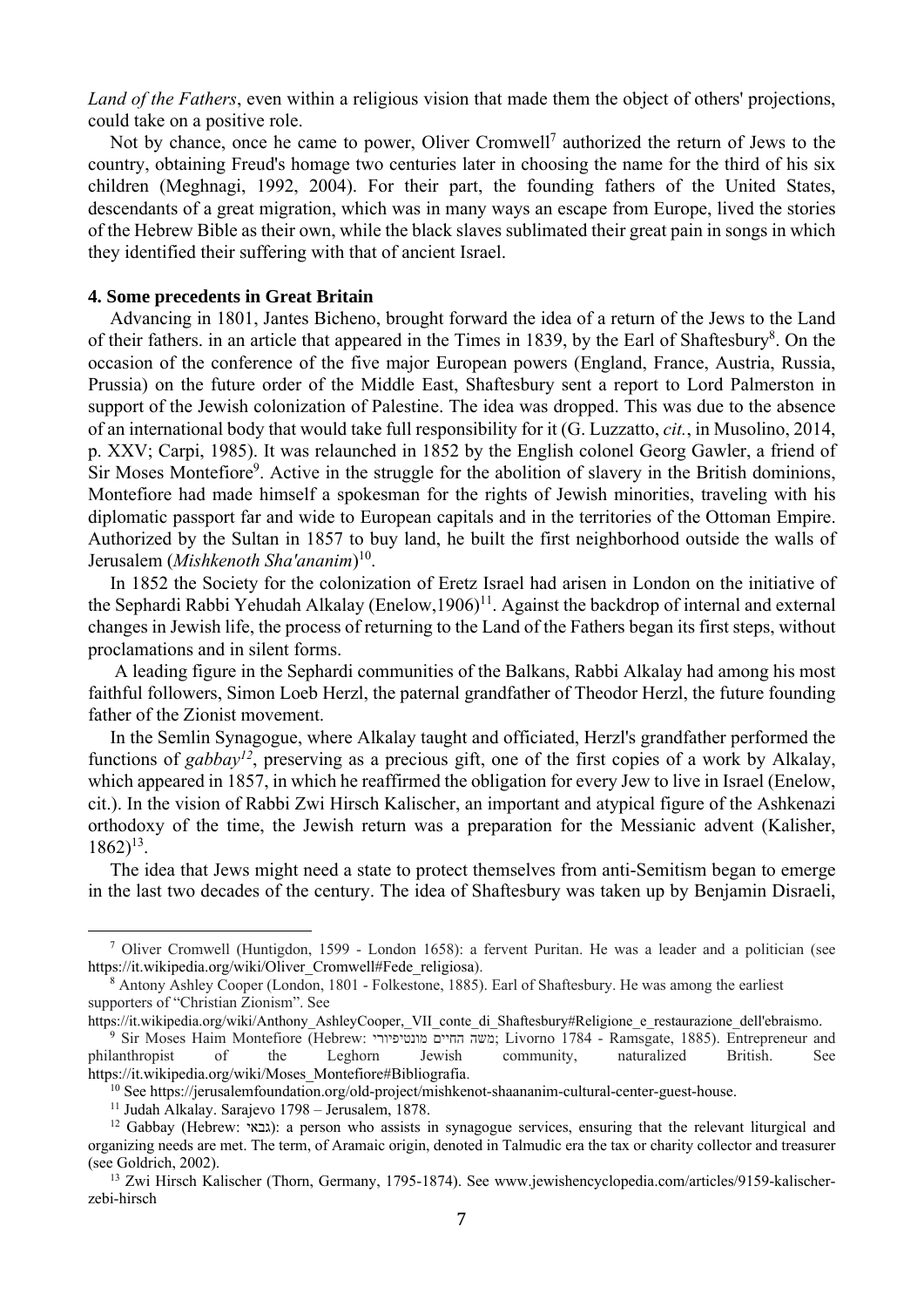only to be dropped following the opposition encountered, in the preparatory work for the Berlin Congress of 1878<sup>14</sup>.

### **5.** *Daniel Deronda*

In 1876, George Eliot's novel Daniel Deronda was published in serial form<sup>15</sup>. Eliot's extensive knowledge of the problems of Jewish life was marked by two important encounters by two important encounters. The meeting in 1853 with the scholar of Spinoza, G.H. Lewes, and his life companion<sup>16</sup>, had contributed to widening his mental horizons and revising his prejudices about the Jews. The encounter in 1866 with Immanuel Deustch, a scholar with a vast Talmudic and mystical culture, introduced her to the Jewish world, its issues and its deepest anxieties and aspirations<sup>17</sup>. In Hebrew, Daniel means "God is my judge". His name recalls a biblical character who in the Jewish tradition, as in the Christian one, has been the object of particular attention. In the Jewish tradition, his dreams were a source of reflection, hope and suffering meditation on the end of time. Transfigured into the character of Mordecai, he is a symbol of the values that underpin Jewish life.

Placed in the present, the Deronda story is also a reworking of some of the themes found in the Biblical archetype of the Moses story. Delivered to the river's waters, to which his mother tenderly handed him over in the hope that someone would save him from Pharaoh's edict to have all Hebrew children killed, leaving the females alive, Moses is saved by Pharaoh's daughter and grew up in the royal household. But the voice of the heart, symbolized by his encounter with the *Burning bush*, brings him back to his great mission.

By his mother's will, Daniel does not know that he is Jewish. As a child he was entrusted to an acquaintance to be brought up as a gentleman. Eliot makes sure to keep the true identity of the main character hidden, until the readers' identification process made it difficult to go back.

 His first contact with the Jewish world is fortuitous. While on a boat on the Thames, Deronda rescues a beautiful, poor woman, Mirah Lapidoth, who is attempting to commit suicide. This is an important metaphor in which different mythical elements converge: the river, the water of which flows like life. Water as a vital element and the soul that Daniel, who had grown up by the will of his mother unaware of his world, risked to lose. Mirah is a singer, who arrived in London without a penny to look for her mother and brother, after escaping from her father, in his fear that he was planning to sell her to a friend. The encounter with Mirah marks a turning point in the inner journey of individuation. Infected by the mystical enthusiasm of Mirah's brother and his unshakeable faith, Daniel becomes fascinated by the Jewish world and after meeting his mother he discovers that he is.

The novel consists of two distinct plots. The English plot focuses on the figure of Gwendolen, the spoilt daughter of a widow, who is much courted and who, having fallen into poverty, marries a man who is devoid of feelings and whose death by drowning she witnesses imperturbably.

<sup>&</sup>lt;sup>14</sup> The Congress was held between 13 June and 13 July 1878 under the presidency of the German Chancellor with the aim of re-establishing a balance of forces between the great powers that had been compromised by the Bosnian Serb revolt against Ottoman domination and the Ottoman defeat for the work of the Russians. In response to requests from Jewish associations (in particular from the *Alliance Israelite Universelle*), the congress established that the countries to which independence was about to be recognized should extend the rights to all their citizens, without distinction of faith. The problem arose in particular for Romania, which accepted but disregarded the commitments made. An important detail, to which Carpi draws attention, before the Congress was circulated a booklet of 16 pages, which he had probably written in person, which follows themes and ideas that he had cultivated over the years and that apart from the choice of 'English as the language of the future State, have many points of contact with those developed by Musolino in his book (Carpi, cit.). Baptized at the age of thirteen, on the journey made between 1827 and 1831 to rediscover the Mediterranean, Disraeli visited "Moorish" Spain, the cradle of the golden age of the culture of his ancestors. In Venice he visited the Jewish cemetery on the Lido of Venice, where his ancestors returned to Judaism are buried, after their marran parenthesis (Carpi, 2019).

<sup>15</sup> George Elliott (Mary Anne (Marian) Evans (Arbury, 1819 - London, 1888). British writer, among the most important of the Victorian era. See https://it.wikipedia.org/wiki/Enciclopedia\_Britannica. 16 George Henry Lewes (London, 1817 - 1878). Philosopher, literary and theatre critic. From 1854 he lived with Eliot.

See https://en.wikipedia.org/wiki/George\_Henry\_Lewes#Biography.

<sup>17</sup> Immanuel Oscar Menahem Deutsch (1829 - October 28, 1873). Semitist, Talmudic and Near Eastern scholar. See https://en.wikisource.org/wiki/1911\_Encyclopædia\_Britannica/Deutsch,\_Immanuel\_Oscar\_Menahem.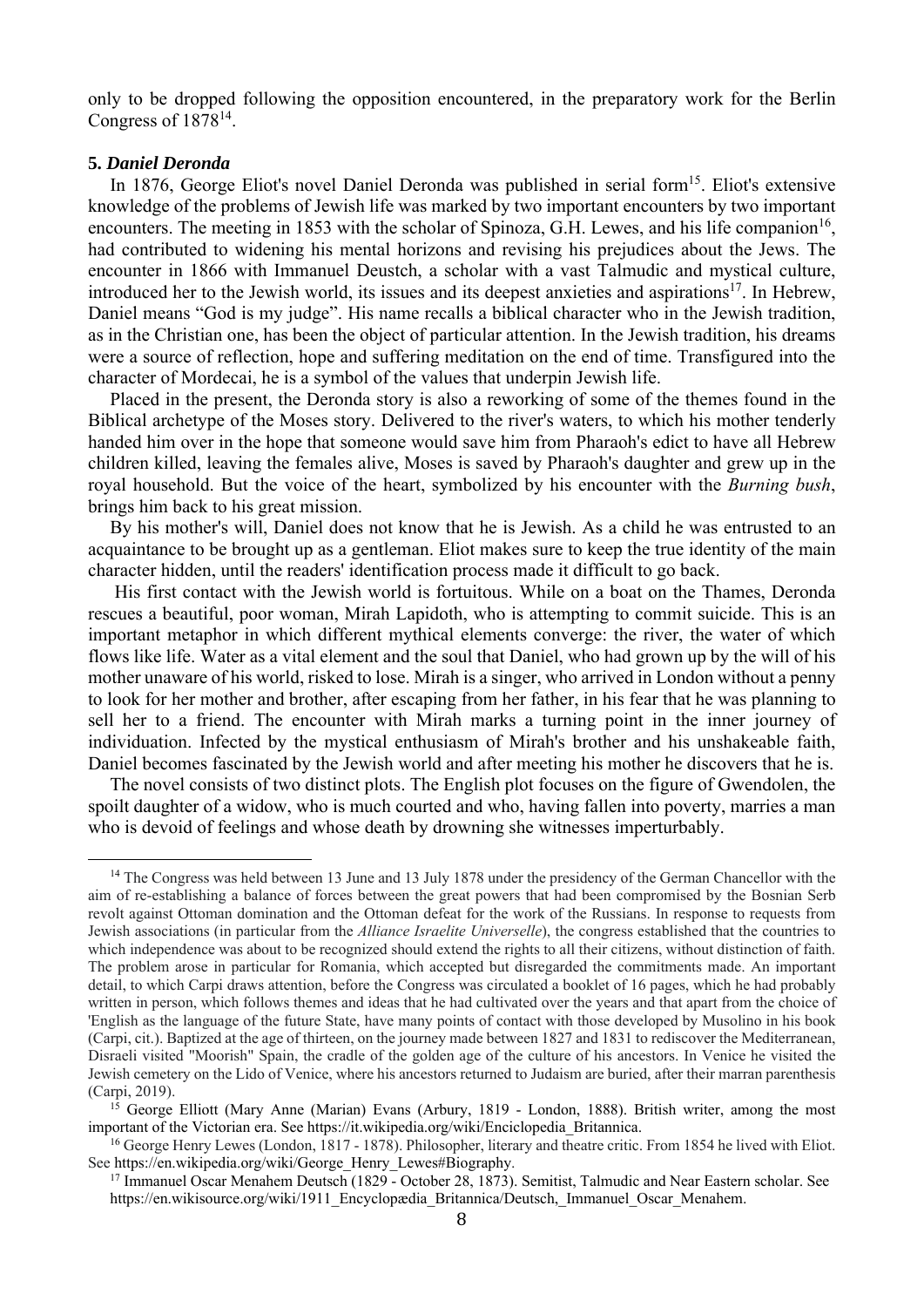In the Jewish plot, as well as the figure of Daniel, who acts as a bridge between the two worlds, the focus is on Mirah, her brother Mordecai and Elijah Klesmer. The choice of Jewish names has a great symbolic value. The name of the musician Elijah Klesmer is taken from a combination of the figure of the prophet who recognized the voice of the Lord in the sweetest and softest music and the Jewish musical tradition as such. The prophet Elijah is in the Jewish tradition the one who would announce the arrival of the Messiah and the Redemption. The word Klezmer comes from the Hebrew *Klei-zemer*, musical instruments), and has become a symbol of the Jewish musical tradition of Eastern Europe. The reversal of the anti-Semitic stereotype of the wandering Jew is revealed by references to parables, sayings and reflections from Jewish mysticism, the Talmud and the poetry of Yehuda Halevì, which Eliot puts into Mordecai's mouth in his dialogues with Daniel.

Daniel in Hebrew means "God is my Judge", a highly regarded character in Jewish and Christian tradition, and whose dreams have been a source of reflection, hope and painful meditations on the *End Times*. Mordecai is one of the central characters in the story of Purim and the rescue of the Jewish people from the project of extermination planned by Aman<sup>18</sup>. The name Ezra recalls a character who played a central role in the reorganization of Jewish life after the return from Babylonian exile<sup>19</sup>.

Mordecai and his sister Mirah are Cohen, belonging to the tribe of Levites and are of Priestly lineage. His father had chosen the name Lapidoth to honor his Polish parents (Eliot, cit., ch. XX, p. 470). The name Mirah, a diminutive of Miriam (Moses' sister), contains the root of the verb to see (*lir'oth*).

After their marriage, Deronda and Mirah move to the *Land of the Fathers.* The history of Judaism has never stopped: "Our fathers themselves changed the horizon of their belief and learned from other races". He knows now that his "first duty" is to his people. If "there is anything to be done toward restoring or perfecting their common life", he shall make that his "vocation" (G. Eliot, 1876, cap. 64, pp. 1816-1817).

For Deronda, the rediscovery of his roots is not literally a return to the past, but a door open to the future.

"I am going to the East"- he will tell her friend Gwendelen, whom he visited before leaving- "to become better acquainted with the condition of my race in various countries there… The idea that I am possessed with is that of restoring a political existence to my people, making them a nation again, giving them a national center, such as the English have, though they too are scattered over the face of the globe. That is a task which presents itself to me as a duty; I am resolved to begin it, however feebly. I am resolved to devote my life to it. At the least, I am awaken a movement in other minds, such as has been awakened in my own" (Eliot, 1876, chapter 69, p. 2160).

To an emancipation that had as its background the demand for the renunciation of one's own roots, Eliot opposes the recovery of a history and memory with the reconstruction of an independent national life. Expressed in Daniel's words before departure, hers is a "separation with communication" (*ibid*.).

Daniel's choice does not prejudice anyone's rights. What Mordecai desires for the Jews is no different from what he desires for every people and every nation. Moving beyond the narrow political horizons of colonialism and imperialism, no nation can be excluded from its rights.

"Nations have revived. We may live to see a great outburst of force in the Arabs, who are being inspired with a new zeal." "Amen, amen," said Mordecai, looking at Deronda with a delight which was the beginning of recovered energy: his attitude was more upright, his face was less worn" (*ibid.*, p. 1168).

<sup>&</sup>lt;sup>18</sup> To give shape to his murderous project he insinuates in the king the idea that the Jews are a foreign and harmful body to be eliminated with the following words: "There is a people scattered and disseminated among the nations, in all the provinces of your kingdom, their laws are different from those of any other people and they do not fulfil the laws of the king, and the king does not benefit from tolerating them. If it pleases the king, it is written to destroy them" (*ESTHER:*

<sup>3,8).&</sup>lt;br><sup>19</sup> *The Book of Ezra* (Hebrew: Ezra עזרא, ; Latin: Ezra) is a text contained in the Hebrew Bible (Tanakh, תנך (and has comforted") Christian Bible. In the Hebrew Canon it is counted as one text with Nehemiah (Hebrew נחמיה," The Lord has comforted"). See Esdra (1968), Nehemia (1969).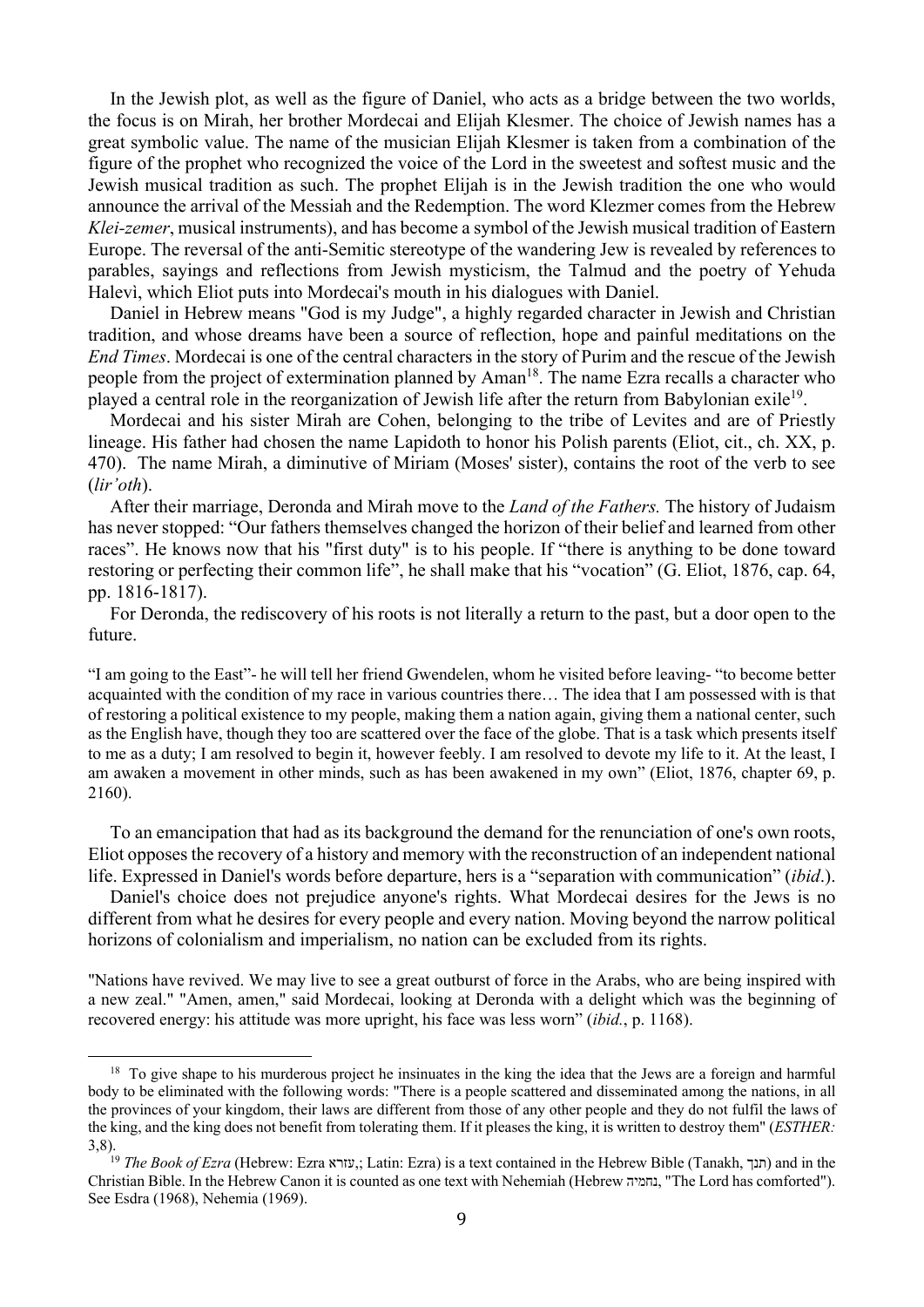The novel's publication marked a profound turning point in cultural and literary debate and left a mark (see Boccara, 2019). For some it was a novel that was missed due to the evanescence of the Jewish characters compared to those described in the English plot, where Eliot appears profound and perceptive. For others, the elimination of the Jewish plot would have improved the literary rendering of the novel. For the most hostile, the positive characterization of the Jewish characters compared to the "English" ones was to be considered *revolting*.

For those within the Jewish world who denied the value of aspirations for national rebirth, the calls for a return to Zion in the Jewish liturgy were merely forms of the past, emptied of real content. But "dying sentiments", as Daniel tells Mordecai (*cit.*, p. 1168), or those that seem to be dying, can, as in Ezekiel's great dream, come back to life.

The young Freud, who had caught the work' originality, wrote to his fiancée in 1882 that he was amazed at the author's "profound understanding" of the "most intimate habits of the Jews," which "we talk about only among ourselves" (Freud,  $1960)^{20}$ .

# **6. The Racine's Esther, the Rousseau's** *Emilio* **and the Napoleon proclamation**

Echoing the anguish and millenary dreams widespread in the Sephardi and Marran diaspora, Racine<sup>21</sup>, one of the greatest writers of his time, had skillfully linked the story of Esther (risen in the Marran culture as a symbol of their tragic condition) with the biblical prophecies of the return to an independent national life. A year before Racine was born, a mysterious Jewish prince, who had made thousands of Jews everywhere dream, was burned at the stake. Welcomed with enthusiasm in the Marran diaspora that saw in him the messenger of an imminent liberation from the chains of oppression, David Reubenì had traveled the length and breadth of Europe for fifteen years, meeting the powerful in the name of a mysterious Jewish kingdom endowed with of a large army, discussing on an equal footing a Jewish-Christian alliance project against the Ottoman Empire for the liberation of Jerusalem (Sestieri, 1991; Eisenstadt, 1993)<sup>22</sup>. Until the powerful understood that there were no armies to protect him, and that the distant kingdom he spoke of existed only in his feverish fantasy. Forty years earlier, Isaac Abravanel<sup>23</sup> had looked at the catastrophe that had struck Spanish Judaism as in the labor of the Messiah (*Chevle 'Masciah*). Only with his pain in Monopoli (in peninsular Italy) where he had found refuge, did he deliver to the prophecies of Daniel, the most distressing questions about the end of an entire world, looking in the folds of the Scriptures for the announcement of the Redemption.

Racine's choice to place the story of Esther in the late sixth century C.E., a time when Jewish history was to be considered sacred for Catholic theology, had a strategic value. Because of her personal story and the Hebrew roots of her name (S-T-R in Hebrew means secret), the figure of Esther had risen in the culture of the Marranos to an archetypal symbol of a tragic condition in which fidelity could only be expressed in secret. Racine could defend the Jews, siding with their aspirations, without running the risk of being accused of heresy.

His *Esther* has no illusions even about her husband Ahasuerus. He too is an anti-Semite (Boccara, 2018). The anguished words Racine puts into Esther's mouth go to the heart of the problem: "What mortal alarms! All Israel dies", "weak lambs abandoned to raging wolves", what "carnage" and "how many bodies piled up", and "limbs deprived of burial".

<sup>&</sup>lt;sup>20</sup> Echoing the words that Eliot will put in Deronda's mouth, in his letter to his fiancée dated 23 August 1882, Freud writes about Marta's grandfather, who was the chief rabbi of the Sephardic community in Hamburg, as follows: "And as for us, I believe: even if the form in which the old Jews felt at ease no longer offers us shelter, something of the core, the essence of Judaism, brilliant and happy to live, will not abandon our home "(Freud, 1960; Meghnagi, 1992, 2004).

<sup>&</sup>lt;sup>21</sup> Jean Racine (La Ferté-Milon, 1639 - Paris, 1699). French playwright and writer, with Pierre Corneille he was the greatest exponent of the French tragic theater of the seventeenth century. See https://it.wikipedia.org/wiki/Jean\_Racine.

<sup>&</sup>lt;sup>22</sup> David Reubenì (Khaybar, Saudi Arabia, 1490 - Lirena, Spain, 1541).<br><sup>23</sup> Isaac ben Yehuda Abravanel (Hebrew: יצחק בן יהודה אברבנאל). Lisbon, 1437-Venice, 1508. A leading political figure in Portuguese Judaism, he was a rabbi and philosopher. He lived in Portugal, Spain and Italy. See https://it.wikipedia.org/wiki/Isaac\_Abrabanel.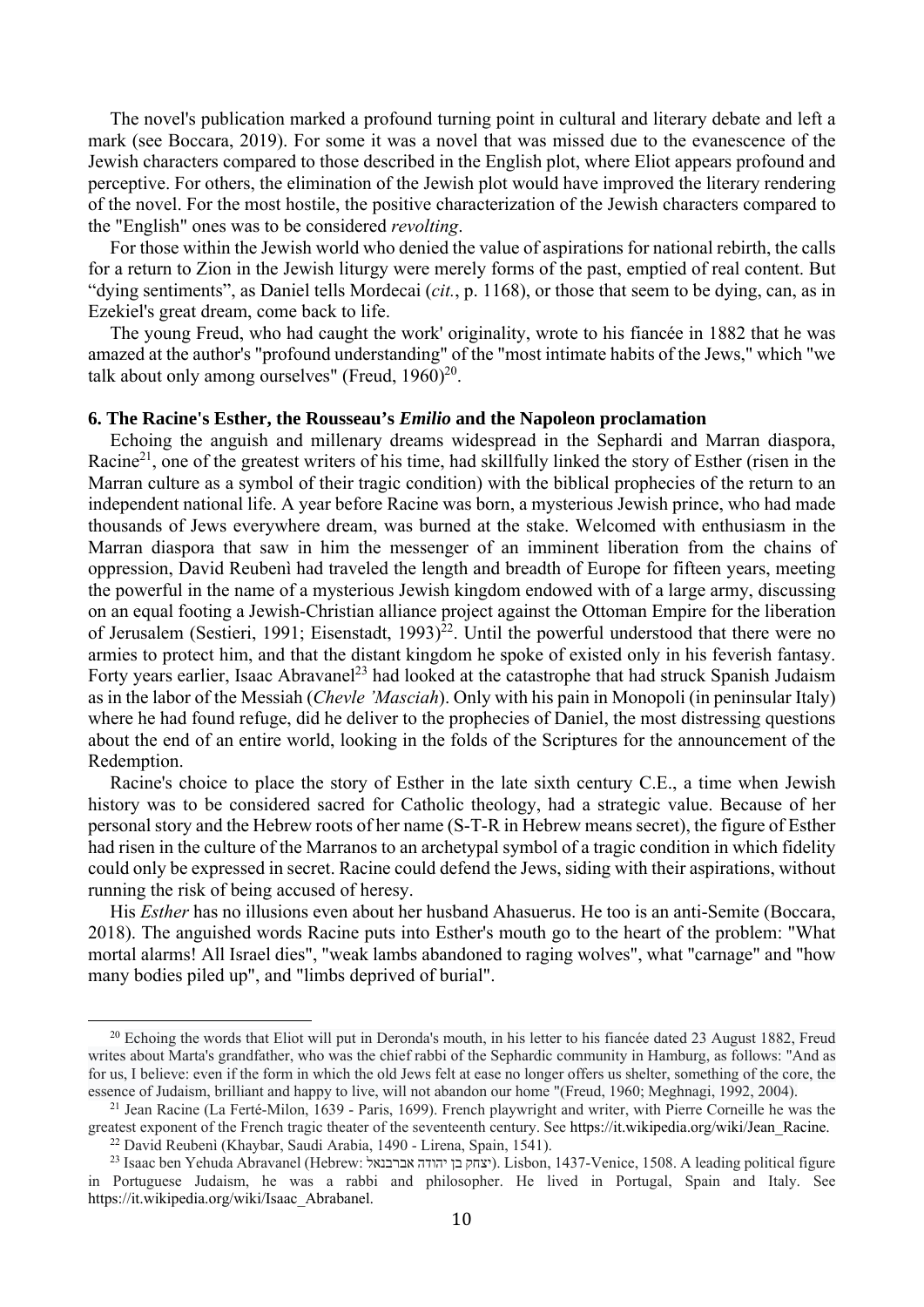Written with the sorrowful gaze of those who burned on the Inquisition's pyres, the drama appears retrospectively as a glimpse of an unimaginable and nameless violence, hidden in the folds of a society from which to flee before it was too late.

Performed for the first time with great success in Saint-Cyr in January 1691, the drama has its own history and philological foundation that cannot be squashed by what tragically happened three centuries later with the mass exterminations. History could have proceeded differently. But the enjoyment of a work of art, for its internal logic, tends to override the time in which it was written. As with Heine's anguished warnings about the false quiet that hovered in Germany (Heine, 1834), or Kafka's anguished representations of human beings being reduced to a sign or turned into insects, it cannot help but evoke anguish in those who read them in light of what happened afterwards next (Meghnagi, 2005).

In a line of continuity and in a more advanced, but not yet free, political context, Rousseau (1762) <sup>24</sup> could say that it would only be possible to truly "know" what the Jews had "to say" when they became free as a people (*ibid*.). In the brief mention in the Emile, Rousseau does not mention the *Land of Israel*. But the problem was on the table.

On his way to conquer Jerusalem in April 1799, Napoleon appealed to the "legitimate heirs of Palestine" deprived "of the land of their fathers for millennia of lust for conquest and tyranny", to tell them: "Get up with joy, you exiles, and take possession of the heritage of Israel" (cit., in Attali, 2003, pp. 423-424; Yehuda, 1950, pp. 202-209). After having conquered Egypt and obtained a victory over the Turks at Mount Tabor, Napoleon imagined conquering Syria and from there aiming his troops on Constantinople and Vienna. From Palestine he would bet on the Indies. Inspired by a letter from Thomas Cobert to the Viscount of Barras<sup>25</sup>, the Napoleonic proclamation had a short life. The British troops who had helped stop the Napoleonic advance in the East entered the *holy city*.

 When he became emperor, Napoleon did not treat the Jews kindly. He considered them to be "an unpleasant people", " lazy and cruel", " vermin" and "locusts" that despoiled the countryside. They were followers of a book (the *Talmud*) in which 'true biblical traditions' were mixed with 'the most corrupt morality' in matters concerning relations with 'Christians'. The newly emancipated Jews were contemptuously regarded by Napoleon as a 'race' to be made 'impossible' to harm and spread 'evil' (Anschel, quoted in Poliakov, 1976, p. 268). Tempted at first to deprive them of their acquired rights, he subjected their religious hierarchies, brought in from all parts of France, to scrutiny, asking them if they would be prepared, if need be, to throw away the law of Moses for the good of France. Overestimating their power and capacity for organization, he thought of creating a Sanhedrin on the model of the ancient one, to be used and manoeuvred politically. Discovering how little they themselves were organized he decided that the "regeneration" of the French Jews could do without it. His mysterious appeal on the road to Jerusalem had fallen into oblivion. As in a karst river, it reemerged decades later in an essay by Laharanne<sup>26</sup>, which was much appreciated by Moses Hess<sup>27</sup>.

## **7. On the slopes of the Janiculum**

In the convulsive days of the Roman Republic, young Belgians, Hungarians, Dutch, Bulgarians, Americans, English, Swiss, a Finnish man and many Frenchmen were fighting against the French

<sup>24</sup> Rousseau (Geneva, 1712-Ermenonville, 1778). Swiss philosopher, pedagogue, writer and musician. He was born into a Calvinist family of French origin. See https://it.wikipedia.org/wiki/Jean-Jacques\_Rousseau. 25 Paul Francois Jean Nicolas, Viscount of Barras (Fox-Amphoux, 1755- Chaillot, 1829), was the head of the Directory

that governed France between 1755 and 1799 (see https://it.wikipedia.org/wiki/Paul\_Barras). 26 Ernest Laharanne (1860). *La Nouvelle Question d'Orient: Empires d'Egypte et d'Arabie: reconstitution de la* 

*nationalité juive.* Italian translation: *La nuova questione d'oriente. Imperi d'Egitto e d'Arabia. Ricostituzione della nazionalità ebraica.* Translation and preface by Dante Lattes. In: *La Rassegna Mensile di Israel (RMI)*. Third Series, vol. 17, no. 10 (October 1951), pp. 1-16. In his essay Laharanne advanced the idea of a Jewish State being reconstituted from Suez to Smyrna. Moses Hess (1862) published large portions of it in Letter 11, in Rome and Jerusalem. See Gelber (1931).<br><sup>27</sup> Moses Hess (Bonn, 1812 - Paris, 1875). German philosopher, politician and activist. He was one o

important precursors of the Zionist movement (See Avineri, 1985). He was buried according to his will in the Jewish Cemetery in Cologne. In 1961 his body was moved at the request of the Israeli government to the *Kibbutz Kinnereth* Cemetery in Israel. See https://it.findagrave.com/memorial/68933210/moses-hess.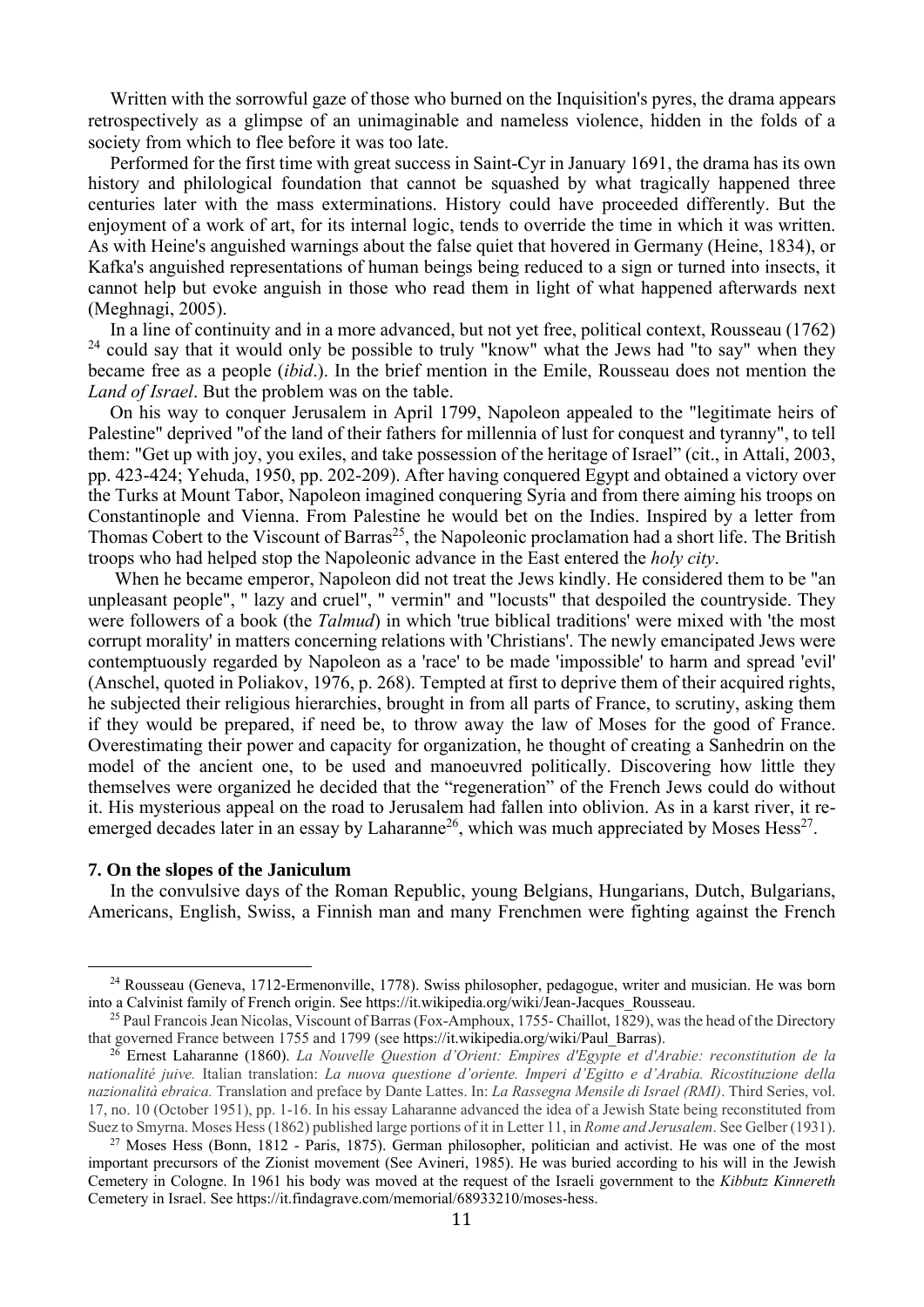army that had come to the aid of the Papal States. To help them, there were women and boys, ladies and commoners, in the front line of the relief effort (B. Diddi, S. Sofri, 2011).

Among them were young Jews from other parts of the peninsula, to put an end to the shame of the last ghetto in Western Europe. Among them was Leone Carpi, a prominent figure in the Jewish Community of Ferrara and Minister of Finance of the Republic (he would later be the first Jewish deputy elected to Parliament from his city $)^{28}$ .

Like Benjamin Disraeli, Carpi was also a native of Cento. Imagining a conversation between Leone Carpi and Benedetto Musolino, the great-grandson (historian of Italian Judaism at Tel Aviv University) rhetorically asked in a conference dedicated to the Calabrian patriot, what they might have said to each other (D. Carpi, 1985, p. 40). His great-grandfather, whose name he bears, had limited himself to asking for the right to equality for Italian Jews. Musolino had gone further. Did they talk about it? And if in the crucial days for the destiny of the Republic, or afterwards, if they had talked about it, what did they say to each other? What conclusions had they reached? Among the fighters who fell for the Republic was Giacomo Venezian, a young patriot with whom Musolino would find much in common<sup>29</sup>. For Giacomo Venezian, emancipation should not lead to a loss of one's cultural and national identity. "The Jews," he had written a few years earlier, "must all suffer to maintain their nationality, they must continually strive for its greater development. Nothing must be done out of an external impulse, out of a mania for approaching other nations, for uniting and blending with them" (Venice, January 22, 1843. Quoted in Fano Jacchia, 1972, pp. 149-202; see also Canepa, 1981, pp. 81-83). Will the two have met and spoken? And what did he think of the flag with the Polish symbol of the Mickiewicz<sup>30</sup> Legion in solidarity with the Jews? In Musolino's ponderous book, with its rich array of notes, none of this is mentioned. Yet the Polish writer's fervid imagination with the *Polish political symbol* carried through the streets of Rome could not fail to strike the imagination<sup>31</sup>. Starting from a Christological perspective Mickiewicz had linked the aspirations of the Polish people for freedom with those of the Jewish people. Looking at himself as a "savior," "son of a foreign mother"32, Mickiewicz called for "Israel" to be "our older brother," "respect, brotherhood, help in the way of her eternal and earthly good-equality in civil political rights". <sup>33</sup>.

With its unresolved theological ambivalences, Mickiewicz's position represented a theological and religious turning point that predated some of the developments of *Nostra Aetate* by more than a century.

The positive reversal of the images of Judaism, albeit within a perspective in which the "new revelation" was the inversion of the "older" one with all the consequences that this entailed, represented a break with the theological teaching of contempt that had dotted the Church's teaching for centuries. It is not by chance that the words chosen by Mickiewicz will be taken up by Karol Wojtila in the first visit of a Catholic pontiff to a Jewish synagogue in two millenium<sup>34</sup>.

Although for some time the Polish writer had nurtured the fantasy of a future mass conversion of the Jews, he had never done so. In a speech he gave in a small Parisian synagogue on the evening of

<sup>&</sup>lt;sup>28</sup> Leone Carpi (Cento, 1810- Rome 1898). Italian political economist and journalist. One of his important writings of 1847 is dedicated to the oppressive condition of the Jews in the State of the Church (L. Carpi, 1847). For an in-depth

study see also L. Carpi 1977, pp. 599-604.<br><sup>29</sup> Giacomo Venezian (Trieste, 1824 - Rome 1849). Not to be confused with his nephew, patriot and academic who<br>fell on the Karst front in World War I.

 $30$  Adam Bernard Mickiewicz (Zaosie, 1798 - Constantinople, 1855). One of the most important Polish writers (see Mincer, 1999, pp. 29-52). See also R. Ascarelli (2008).

<sup>&</sup>lt;sup>31</sup> Printed in March 1848, Article 10 of the Polish Political Symbol called for "Israel", "our older brother", "respect, brotherhood, help on the path to its eternal and earthly good - equality in political and civil rights". See *Volantino* (*Leaflet*): Fondazione Bergamo nella storia, Museo storico di Bergamo. In Internet:

www.camera.it/application/xmanager/projects/camera/file/pannellimostra.pdf.<br><sup>32</sup> Unaware that the first letter of the Hebrew alphabet corresponds to the number 1, Mickiewicz gave his name the value of the number 44. In fact, in Hebrew, the word Adam corresponds to the number 45. For an in-depth study of the use of the technique of *ghematria* in the commentary on the Scriptures see Scholem (2008).<br><sup>33</sup> See *Volantino* (*Leaflet*). *Cit.*<br><sup>34</sup> Mickiewicz's reference of "elder brothers" was echoed by Pope John Paul II (Karol Wo

Synagogue in Rome in 1986.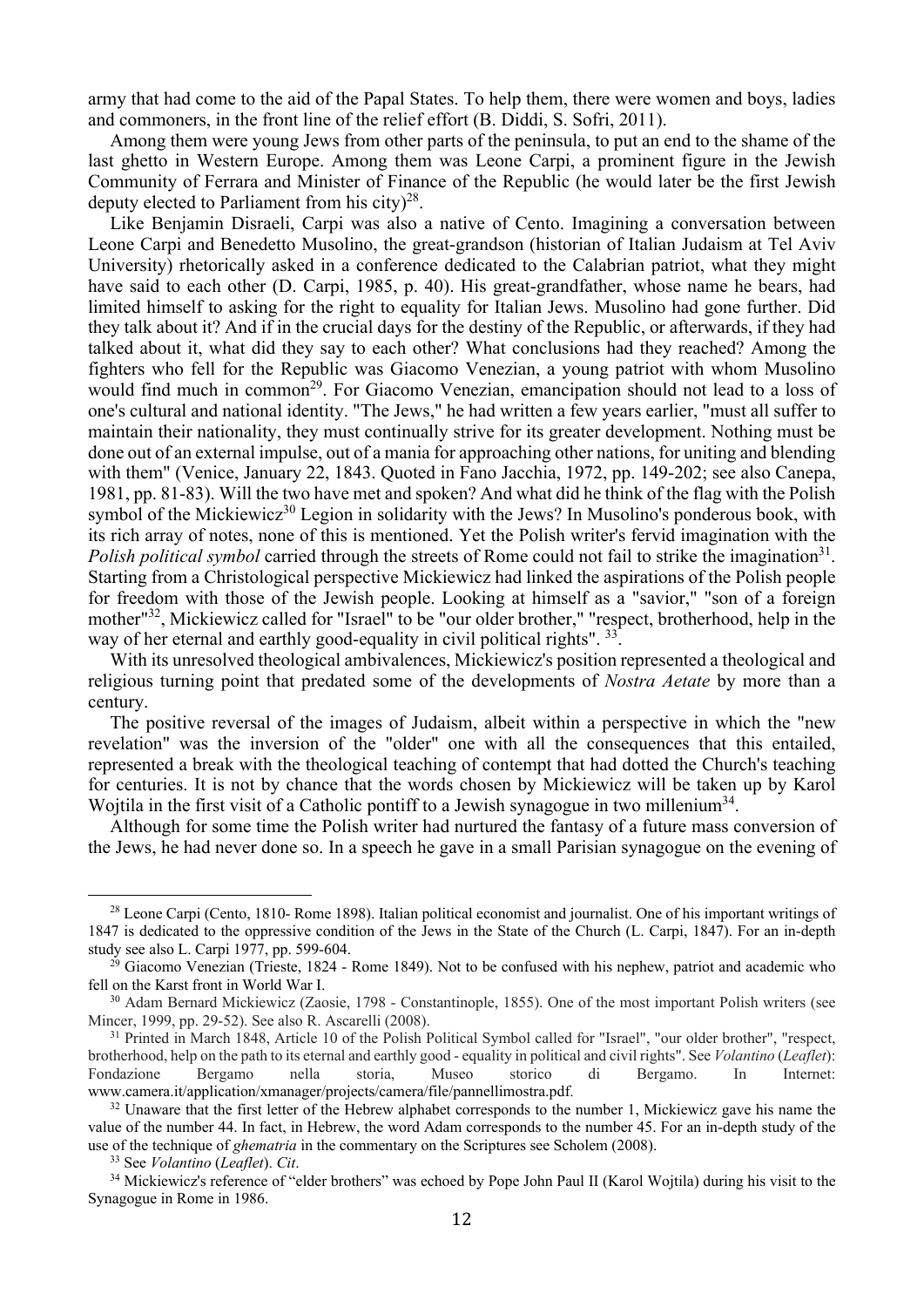9th of *Av* (11th August, 1845), corresponding to the Jewish Year 5605 *<sup>35</sup>*, he urged Jews not to be lured by the sirens of assimilation, to keep strong ties with their history and religious identity, and to keep alive the dream of a return to Zion.

Received by Pius IX in April 1848, he told him that the Holy Spirit dwelt in the blouses of the proletarians of Paris. In order to be consistent with the teaching of the Gospel, the Pope would have to lead the movement of renewal that was shaking the whole of Europe. The conversation ended badly. Disappointed by the attituded of the pontiff, Mickiewicz set up his own Legion to join the fighters of Lombardy-Veneto. Reconstituted in Rome in his absence, the Legion played a role in the heroic defense of the city against the French army that had come to the aid of the Pope.

In a mixture of romantic religious and libertarian aspirations and millenarian political dreams, the Polish writer later imagined the creation of a Jewish Legion in which Jewish religious dietary rules would be respected, as the first step towards a future Jewish national army<sup>36</sup>. When the Crimean War broke out, Mickiewicz reached Istanbul in 1855 with his friend Armand Levi<sup>37</sup>. The aim was to set up a Jewish army corps within the Polish Legion to fight alongside the anti-Tzarist coalition for the freedom of Poland, thus laying the foundations for a future Jewish national army. The project stalled due to Mickiewicz's sudden death in November of the same year <sup>38</sup>. When the body of the Polish writer reached Krakow from Paris in July 1861, Moses Hess, one of the great precursors of the Zionist movement, was about to publish *Rome and Jerusalem* in his Parisian exile (M. Hess, 1862).

# **8. A play of mirrors**

Condemned to death in absentia after the fall of the Neapolitan and Roman revolutions, Musolino, who was no longer young, had to draw on his remaining energy to deal with the most painful losses. His father had been assassinated by the papal troops, the family home set on fire, and his mother died of a broken heart. Hunted down and in exile, he went to London to propose to the British authorities the revival of a Jewish nation in the land where Jewish civilization took place.

The Italy that was born ten years later, and for which Musolino had fought actively contributing to the success of the landing of the Thousand, would be different from the dreams and hopes of the young people who had sacrificed their lives in the revolutions of '48. The frequently hoped-for agrarian reform to free the country's productive energies remained a mute letter for a century. In a game of cross-references, the future Jewish principality, with its democratic structure and welfare system, mirrored what the Italian Risorgimento with its Piedmont influence would later sacrifice.

The importance Musolino attached to the Hebrew language in the development of the national liberation movement, mirrors the great linguistic challenge that Italy would later have to face.

The welfare idea he envisioned for the future Jewish Principality was realized in Italy much later.

#### **9. The Law of the Return and the choice of the Hebrew language as the national language**

Almost anticipating the cries and tears of the delegates from the pogrom-soaked territories of the Tsarist Empire against the Ugandan project at the Zionist congress held in 1903, Musolino believed

<sup>&</sup>lt;sup>35</sup> According to the Jewish calendar, the 9th of the month of Ay commemorates the destruction of the Temple of Jerusalem by the Roman Legions in 70 EV. For date converter see https://it.chabad.org/calendar/converter\_cdo/aid/6225/jewish/Date-Converter.htm.<br><sup>36</sup> A not secondary element of novelty, in the Jewish army corps would have been the observance of the dietary rules

provided for by the Jewish religious tradition (the *kasheruth*).

<sup>&</sup>lt;sup>37</sup> Armand Levy (1827-1891). Lawyer, journalist and republican and anticlerical activist. He was born into a Roman Catholic family. His grandfather was Jewish. He was actively involved in the independence of Poland, Romania and Italy. After Mickiewicz's death he entered into relations with Hess and will find a place in his work (Hess, 1862). See https://it.wikipedia.org/wiki/Armand\_Lévy\_(journalist).<br><sup>38</sup> The project for the creation of a Jewish Legion was taken up during the First World War by Yosif Trumpeldor

<sup>(</sup>Piatigorsk, 1880 - Tel Hai, 1920). A decorated officer in the Tsarist army, Trumpeldor founded the Zion *Mulé Corps* with Jabotinski in 1915. After the war, Trumpeldor returned to Russia to found the pioneering He-chalutz movement. In 1919, he left the Soviet Union to join the youth of the *Hashomer Hatzair* movement in defending the moshav and kibbutzim of the Galilee. Killed in an Arab attack on the Jewish settlement of Tel Hai in the north of the country, he became a mythical figure of national heroism (see Laqueur, 1973).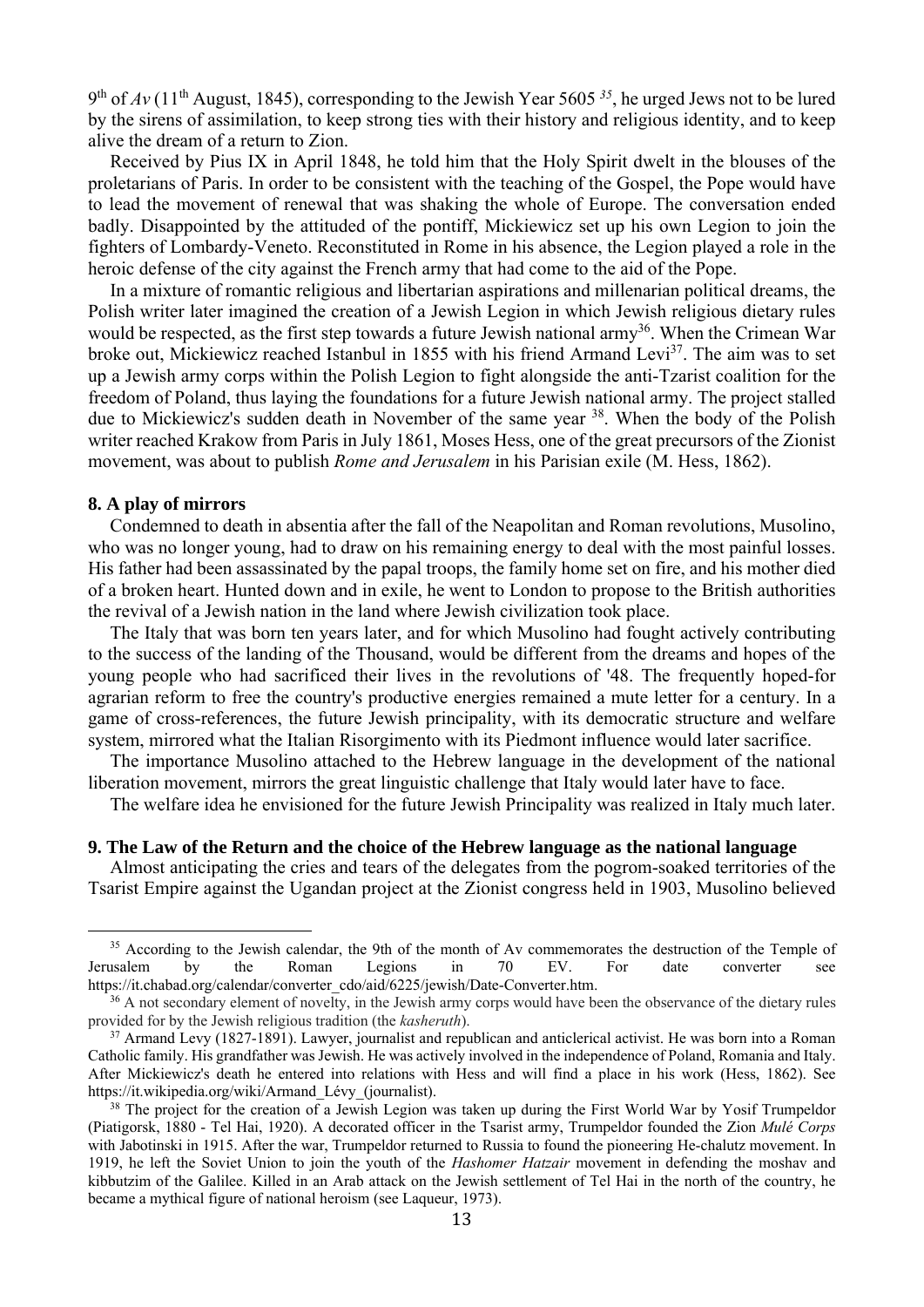that only in the *Land of the Fathers* could the project of reconstructing a Jewish national existence be realized 39.

The constitution he imagined for the Jewish principality was inspired by the most advanced values of the 1848 revolutions: a liberal and democratic system with universal male suffrage, freedom of the press, of worship and of teaching, where compulsory schooling goes from four to sixteen years of age and, no less significantly, the official language is Hebrew. A symbolic state, in which the Jews acted as a receptacle for projections and sublimations of anxieties and aspirations to which, after the defeats of 1848, the Risorgimento movement with Piedmont traction would not have corresponded.

Thanks to the presence of an intelligent and hard-working population with capital, the Ottoman Empire, which appeared to be in sharp decline, could revitalize its southern provinces. The British, on whose success the project depended, could trust in the presence of 'a lookout' to protect the routes leading to their possessions in the Far East.

In order to overcome the opposition of the Ottomans, it was necessary to ensure, at least in the beginning, that the Jewish Principality was not an independent state, and that the Jewish prince was a loyal and faithful subject to the Sultan, required to contribute to the Sublime Porte 'an annual tribute' and to provide "a troop contingent every five years". The subordination of the Jewish Principality to the Sublime Porte was for Musolino an inevitable price, from which it could later be freed.

"Any other proposal made to the Sublime Porte," writes Musolino, "would not only be rejected with indignation but also considered as folly. Britain itself would refuse to pledge its dignity and credit on any other basis. All things therefore impose the obligation for the present to limit themselves to modest and plausible claims, without which all attempts would be useless. Let the Israelites try for the present to regain the longedfor Jerusalem and to re-establish themselves in Palestine, with all those political guarantees which assure them of religious liberty, individual freedom, general distributive justice, and civil and administrative independence. Time may perhaps offer them opportunities under more favorable conditions; when the increase of their population, the growing prosperity of the Principality, and the great services rendered to the Porte, to England, and to the World, will make them deserve the right to rise to a completely independent kingdom" (Musolino, 2014, p. 59).

In a simplified view of the political, social and religious dynamics affecting the region, Musolino believed that within the framework of a British-Ottoman alliance, the aspirations for emancipation of Christian and other religious and national minorities would be realized gradually, thus avoiding xenophobic reactions from the Islamic majority. Aspirations for the emancipation of Christian and other religious and national minorities within the framework of a British-Ottoman strategic alliance were to be realized gradually, thus avoiding xenophobic reactions from the Islamic majority.

In this picture, strongly marked by a Eurocentric prejudice, which had as its background the widespread inability to look at the other side of the Mediterranean as a world with its own distinct civilization, Arab civilization appeared reduced to an appendage of the Ottoman one.

A hundred years ahead of time, Musolino set the guidelines for what would become *The Law of Return* in 1950<sup>40</sup>.

In the Constitution drafted by Musolino, the Christian churches would have retained the rights and privileges granted by the Sublime Porte, under the "capitulations" imposed by the Western powers. Worship would be "the responsibility of each Confession" (Musolino, 2014, p. 24).

<sup>&</sup>lt;sup>39</sup> Faced with the spread of pogroms in the territories of the Tsarist Empire and the violent resurgence of anti-Semitism in Central Europe, after the failure of negotiations with Sultan Abdul Hamid, Theodor Herzl considered the alternative offer of a settlement in Africa. The proposal approved at the Zionist Congress of 1903 (with 295 votes in favor, 178 against and 98 abstentions), was dropped after Herzl's death the following year (see Laqueur, cit.). 40 Article 16 of the Musolino Constitution reads as follows: "Nationality is inherent in being an Israelite after having

settled in the Principality. It can be lost in the cases foreseen by the Laws. For non-Israelites, nationality is acquired or lost in accordance with civil and criminal laws" (Musolino, 2014, p. 28). The first article of the Law of Return in Israel, passed in 1950, states that every Jew has the right to settle in the State of Israel as an *'ole chadash*. The term 'ole derives from the verb to ascend, indicating a spiritual as well as psychological "ascent". It should be remembered that in the Bible, the journey to Israel, regardless of where one comes from, is an ascent. For the full text of the Law of Return and the subsequent amendments of 1954 and 1970. See Internet: www.jewishvirtuallibrary.org/israel-s-law-of-return.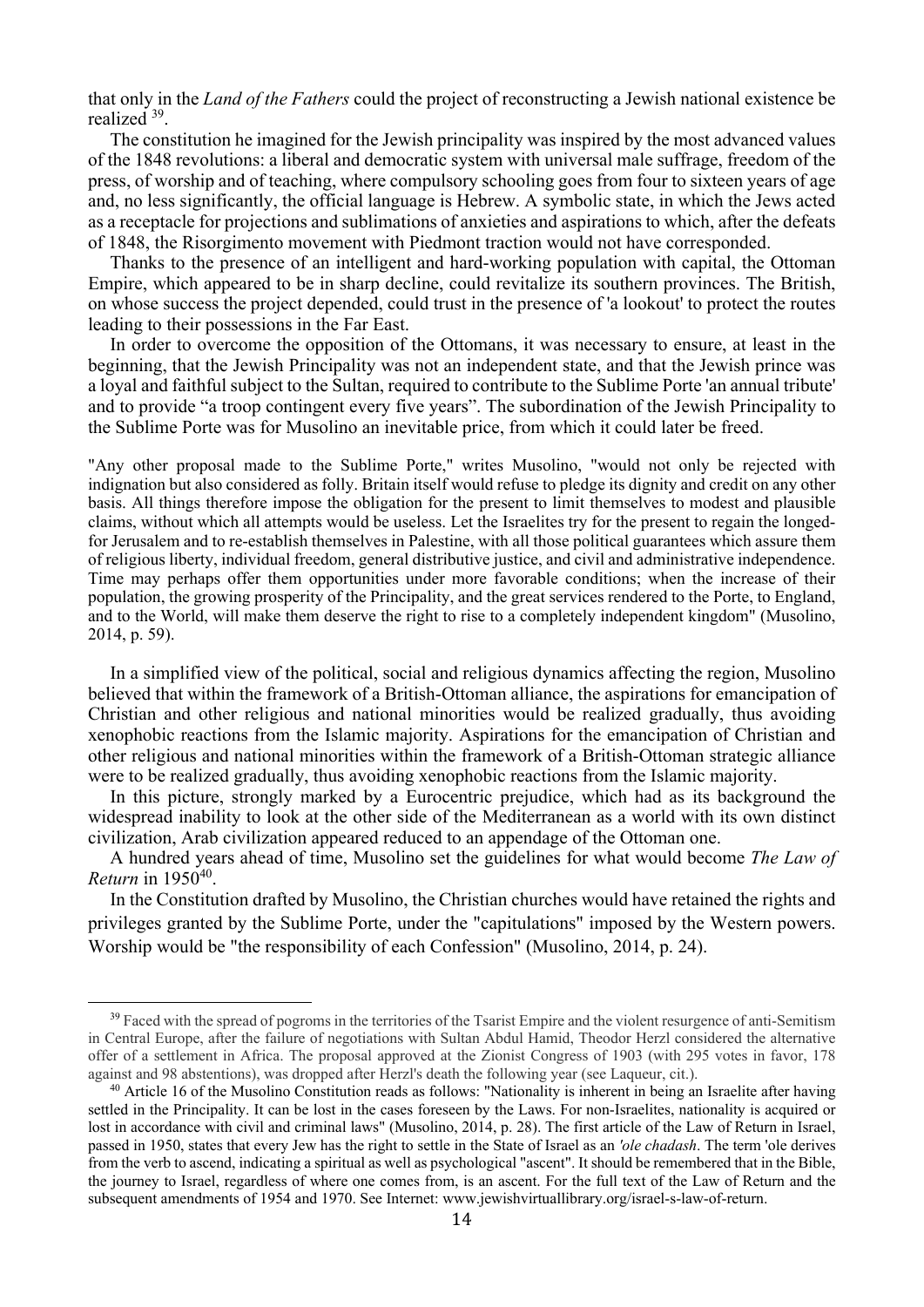In contrast to a religious tradition that entrusted the reconstruction of the Sanctuary to a messianic age and wiping the slate clean of subsequent religious and cultural developments in Jewish life, Musolino imagined that the Jews would have, alongside the synagogues, a Temple in Jerusalem. The author does not, however, go into the specifically religious, cultural and political consequences of this.

"The Public Treasury," reads Article 12 of the Constitution, "shall provide only for the maintenance of the Temple service in Jerusalem and for the salaries of the High Priest and of the Members of the Great Council of Rabbis; of the Supreme Chiefs of the Members of the Governing Councils of Dissident Beliefs" (*ibid.*, pp. *24-25)*.) The individual synagogues and the churches of the other denominations will be maintained by the respective Municipalities and Congregations" (*ibid.*, p. 25). The clergy were not to have special privileges and the various faiths, including the Jewish faith, were not allowed to have "hospitals" or special public schools: "Charity and teaching as public duties," Musolino writes, "will be regulated on a uniform system for all citizens" (*ibid.*, pp. 24-25).

## **10. The Legacy of a thought**

When, at the dawn of Jewish emancipation in Germany, Immanuel Kant referred to the "euthanasia of Judaism" as a "solution" to the Jewish question, he certainly did not imagine the use that others might later make of  $it^{41}$ . Kant, like Kautzky a century later, was referring to a disappearance by assimilation and not to a violent destruction of it, which it subsequently met with in Europe with the rise of Nazism.

The words used are never innocent and have their own logic. *Euthanasia of Judaism*, *degiudaization*, were terms widely present in the German debate on the right of the Jews to emancipation, revealing a whole world of obsessions and ghosts that came from afar and that only after the tragedy of Auschwitz became the subject of a rethink involving all areas of culture (Meghnagi, 2005, 2010, 2020).

For Kant the Jews were "a nation of deceivers' and "mere merchants" who "seek no civilized honor", but want to "replace the loss of this with the advantages of deceiving" the peoples among whom they live "and also of deceiving each other". Unlike Fichte who wanted to get rid of the Jewish presence in Germany by sending all the Jews to the *Promised Land*, or by 'beheading them all in a single night', giving them a new head' (Fichte, 1793 quoted in Poliakov, 1976, p. 217)-, once freed from their allegedly nefarious spirit, the Jews would be able to correct themselves (cf. Poliakov, 1976, pp. 214, n. 40).

For Hegel 'all the states of the Jewish people', including 'the wretched, sordid and infamous state in which it finds itself' today, are 'but the consequences and developments' of a destiny 'which has mistreated it' and 'will not cease to do so' until 'it is reconciled with the spirit of beauty, abolishing it through this conciliation' (quoted in Poliakov, 221). For him, Jewish consciousness was a "servile" and "parasitic" consciousness, regenerable only by a complete break with their past (cf. Poliakov, cit., pp.  $220-221$ <sup>42</sup>.

In a society where all human beings were subservient to religion, Bauer argued, it made no sense to speak of Jewish rights to emancipation, especially since "the Jew", "theoretically deprived of political rights", had "practically" at his disposal "a formidable power", "exercising wholesale" the political influence that was "denied to him in detail" (Bauer, 1843, quoted in in Poliakov, 1976, p.  $(482)^{43}$ .

<sup>&</sup>lt;sup>41</sup> Kant used the term both in relation to the birth of Christianity, and in relation to his own time (Poliakov, 1976, p. 214, n. 40). 42 On Hegel's thoughts on the Jews see Hegel, 1947, vol. II, pp. 222-224.

<sup>&</sup>lt;sup>43</sup> According to Bauer, Judaism was at the origin of the human alienation process that began with the decline of the older religions, which Christianity (considered spiritually superior to its mother religion) would lead to its most extreme forms. Accused of having "nested in the pores and crevices of bourgeois society ", the Jews were to be considered the true architects of their misfortunes. The "tenacity" of their "national spirit", revealed an "absence" of "capacity" "for historical development", in accordance with their "anti-historical" character and an "oriental essence" (Bauer, 1843, in Poliakov, cit., p. 482).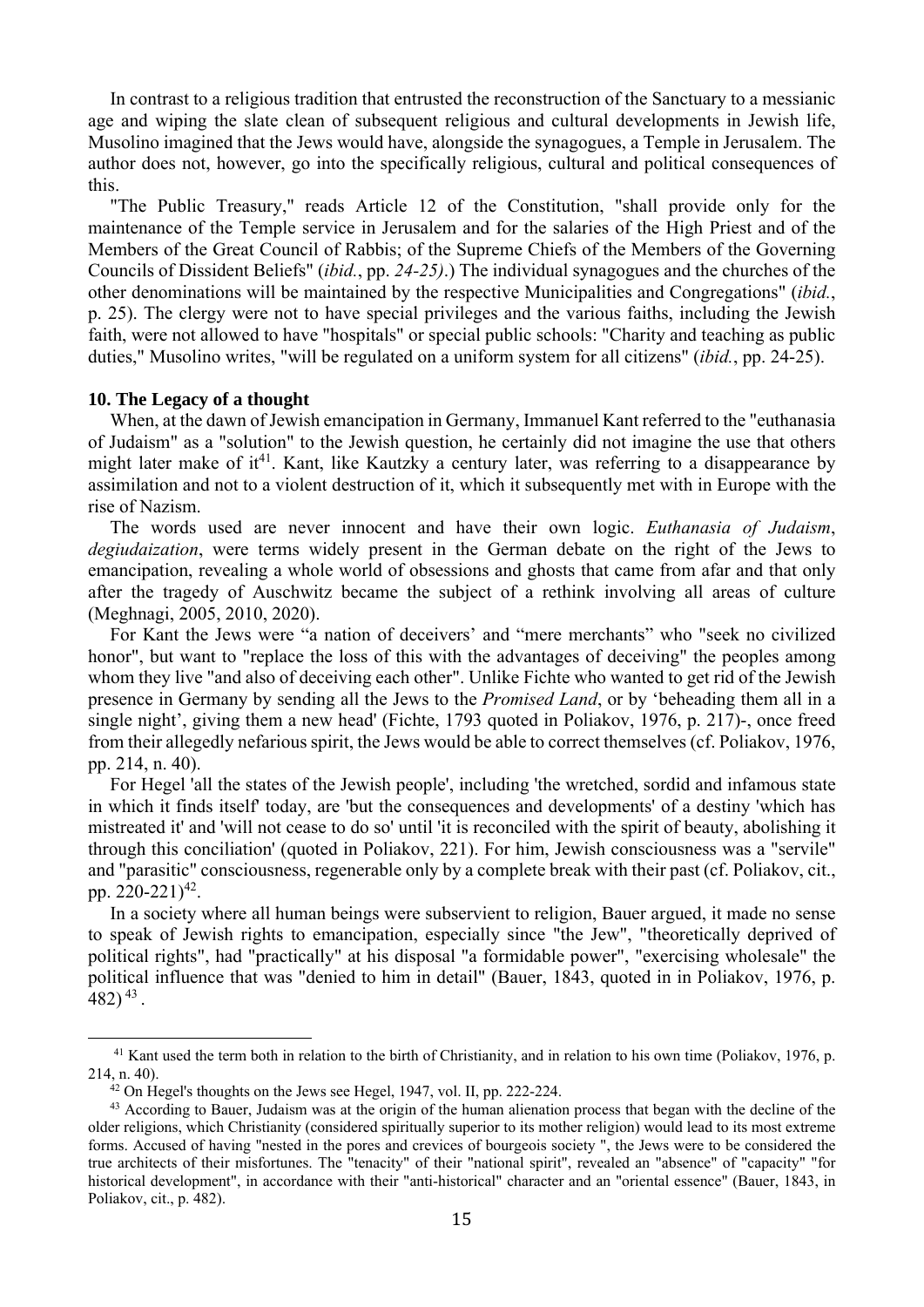The contemptuous position of Bauer towards the right of the Jews to emancipation, marked the break of relations with the young Marx, with whom he had collaborated until then.

For Marx it was the reopening of a family trauma. An emotional bombshell in which the unresolved ambivalence towards an entire world of origins, devaluated and despised, was inextricably mixed with the proud revolt against a grave injustice of which an entire generation of Rhenish Jews, forced to convert in order not to lose the rights acquired during the period of Napoleonic domination, bore the marks (cf. Avineri, 2019).

Marx's father was descended from a dynasty of rabbis and was a Levi<sup>44</sup>. Facing the necessity of an abjuration, Marx's father had repeatedly asked the authorities to exempt him from the obligation to convert. They refused, so he reluctantly opted for the Lutheran Church and had his wife and children baptized in 1825.

Growing up in a town where his grandfather, and later his uncle, were the rabbis of the local Jewish community, to make his way to school, Marx had to go through the Synagogue, where his uncles, cousins, and grandparents went for prayer (see Avineri, 2019). A symbolic crossing that projected on the young boy the dark image of a suspended condition full of unresolved ambivalence.

 To Bauer's scornful arguments, the young Marx had no difficulty in pointing out that human emancipation from all forms of religious and social alienation should not be confused with political emancipation, and that the religious, civil and political rights that Bauer denied the Jews, were an integral and unavoidable part of a society based on the market economy.

 As he would later explain in detail more fully, abandoning the mists of a discussion flawed from the beginning, it had to start by addressing the problem of human emancipation and the social relations of production. In essence, Marx stated that the evils of which Jews and Judaism were being accused, were in the perspective of human emancipation, evils that belonged to the whole of society. But by identifying these evils as having supposed Jewish characteristics, even if traced back to history and not to a supposed congenital essence, took some of the worst stereotypes of anti-Semitism as true.

 Since the "practical Christian, "became a Jew again," Marx stated and since as a consequence of this process "Judaism" had come "to universal lordship," as soon as society had come to suppress "its empirical essence" the "traffic and its presuppositions," "the Jew" would become "*impossible*." "The *social* emancipation of the Jew," "*is the emancipation of society from Judaism*" (Marx 1844, cit.)<sup>45</sup>.

<sup>44</sup> According to Jewish tradition, the surnames Levi and Cohen are descendants of the Tribe of Levi to which Moses and Aron belonged. In remembrance of the functions performed by the Levites in the Temple of Jerusalem, in the liturgy the Cohens and Levi take precedence in the call to read the Torah. 45 To mention some: "We recognize in Judaism, therefore, a general *anti-social* element of the *present time*, an element

which through historical development – to which in this harmful respect the Jews have zealously contributed – has been brought to its present high level, at which it must necessarily begin to disintegrate… The Jew has emancipated himself in a Jewish manner, not only because he has acquired financial power, but also because, through him and also apart from him, *money* has become a world power and the practical Jewish spirit has become the practical spirit of the Christian nations. The Jews have emancipated themselves insofar as the Christians have become Jews… What, in itself, was the basis of the Jewish religion? Practical need, egoism. The monotheism of the Jew, therefore, is in reality the polytheism of the many needs, a polytheism which makes even the lavatory an object of divine law… Money is the jealous god of Israel, in face of which no other god may exist. Money degrades all the gods of man – and turns them into commodities… The bill of exchange is the real god of the Jew… The *chimerical* nationality of the Jew is the nationality of the merchant, of the man of money in general. The groundless law of the Jew is only a religious caricature of groundless morality and right in general, of the purely *formal* rites with which the world of self-interest surrounds itself… From the outset, the Christian was the theorizing Jew, the Jew is, therefore, the practical Christian, and the practical Christian has become a Jew again… Only then could Judaism achieve universal dominance …Once society has succeeded in abolishing the *empirical* essence of Judaism… the Jew will have become *impossible*… The *social* emancipation of the Jew is the *emancipation of society from Judaism*… The *social* emancipation of the Jew is the *emancipation of society from Judaism"* (Marx, 1844, cit.).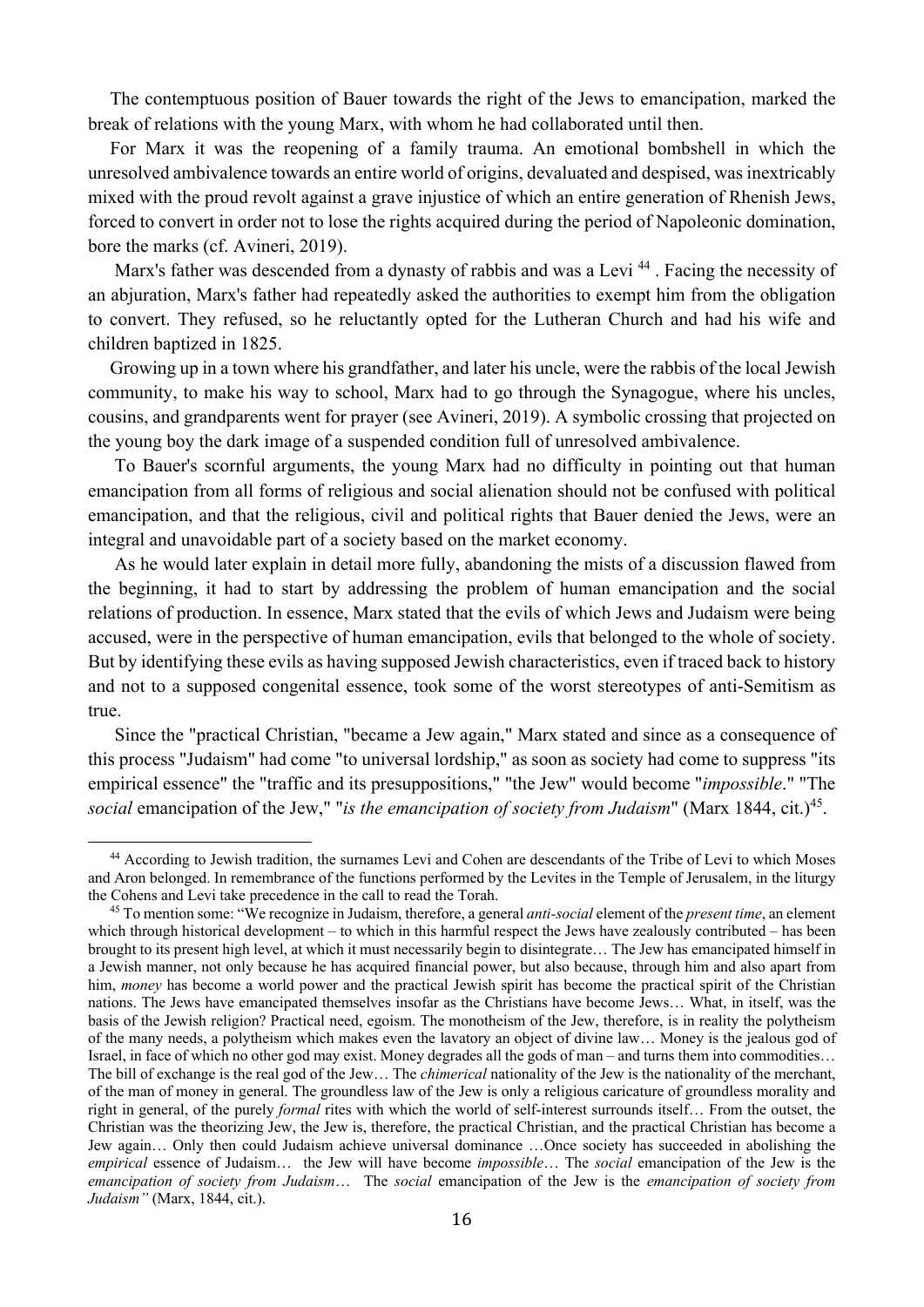Since they were never explicitly denied as such (unlike Hess, who at the time shared the Hegelian theoretical framework at the time <sup>46</sup>), Marx's most serious and damaging statements created many problems for his biographers who were more sensitive and attentive to the question of anti-Semitism in left-wing culture. Marx's statements contributed to feeding the socialist movement and progressive thought with the notion that Judaism was at most a mere historical excrescence condemned to extinction and that the task for the Jews was to accelerate the process of extinction of their civilization and culture.

With an involuntary confession of belonging that did not, however, leave room for the possibility of more compassionate and acceptable choices, Marx added that if 'the Jew' had recognized "as invalid this *practical* nature of his" and had worked "for its elimination", he would have freed himself "from his previous developments and works for *human emancipation* as such", turning "against the highest practical expression of human estrangement" (Marx, 1844, cit.).

In a paradoxical way and in the perspective of a true human emancipation, the historically given *Jewish self-hatred* and Judaism historically, led in other ways to the recovery of some themes that are foundational to the Jewish tradition and rooted in biblical thought. Specifically, the theme of equality the aspiration of a redeemed world that in the traditional religious vision of Judaism is the result of divine action at the end of time, which man, by his actions, can at most help to hasten, without replacing God (cfr. Scholem, 2008).

 On a psychological level, the elaboration and publication of the essay had a cathartic effect on the young Marx (Mizrahi, 1972). While retaining the theoretical framework of the essay of '44, in *The Sacred Family*, written two years later, he softened the more violent tones used to represent the Jews and Judaism and positively cited the arguments of Gabriel Riesser on behalf of the German Jews<sup>47</sup>. Apart from a vulgar and completely inappropriate remark in *Das Kapital* 48, indicative of his serious unresolved psychological problem (which in his private correspondence with Engels could take on violent and unspeakable tones), in his later writings, the devalued images of the Jew and Judaism, which his anti-Semitic detractors spilled against him, will make way for the contrast between the working class and the bourgeoisie<sup>49</sup>.

One wonders whether the recognition in the *Communist Manifesto* (Marx and Engels, 1848) of the positive role played by the Bourgeoisie in its ascendancy did not indirectly represent a partial rectification of the negative images with which his youthful writings had portrayed the historical contribution of Jews and Judaism in the genesis of the new world.

Had the young Marx looked towards the East, he would have had no difficulty in seeing for himself how prejudiced and removed from reality the symbolic equation on which the whole discussion based

<sup>46</sup> In those same years, Hess had described Jews and Judaism as 'soulless mummies' and contrasted the 'universalist' God of Christians with the 'nationalist' God of Abraham, Isaac and Jacob. In the wake of Marx's theses, he stated in 1845 that 'in the natural history of the social world' the Jews had 'the world-historical vocation of developing "the beast of prey" from man' and had accomplished the work 'for which they were destined'. "The mystery of Judaism and Christianity" had "been revealed in the modern world of the 'Jewish-Christian shopkeepers'". (Cf. M. Hess, 1845, quoted in Poliakov, 1976,

p. 468).<br><sup>47</sup> Gabriel Riesser (Hamburg, 1806, Hamburg, 1863). Grandson of rabbis, in the revolution of 1848 he became vice-<br>president of the Frankfurt Parliament. See https://jewish-history-online.net/article/herzig-riesse

<sup>&</sup>lt;sup>48</sup> For example, the statement in line with the '44 essay that the capitalist knows that all commodities are intimately "circumcised Jews" (see Marx, 1964, vol. I, p. 187)

<sup>&</sup>lt;sup>49</sup> An example of Marx's unresolved idiosyncrasies are the epithets towards Ferdinand Lassalle, with whom he had come into dispute over the struggle strategies of the workers' movement:" The form of his head and hair", reads one letter, "proves that he is descended from the Negroes who mated with Moses' flock at the time of the exodus from Egypt" (quoted in Poliakov, 1976, &p. 487; see *id.*, p. 252). In contrast to a succession of examples given by Silberner, in which Marx uses the word Jew as an insult, in one of his letters, he uses the word Jew as an insult, in a letter to a Dutch cousin, whose family had converted, referring to Benjamin Disraeli, he used the term *Stamgenosse*, one of the same tribe (Avineri, *ibid*). Apart from the 1854 article on the misery of the Jews in Jerusalem, on which I have dwelt (see footnote 8 of this essay), a further element of this complex dialectic is the respectful encounter Marx had with the great Jewish historian, Graetz. The fact that they found interest in each other, Avineri points out, says a lot about what separated them, but also about what united them (*ibid*.).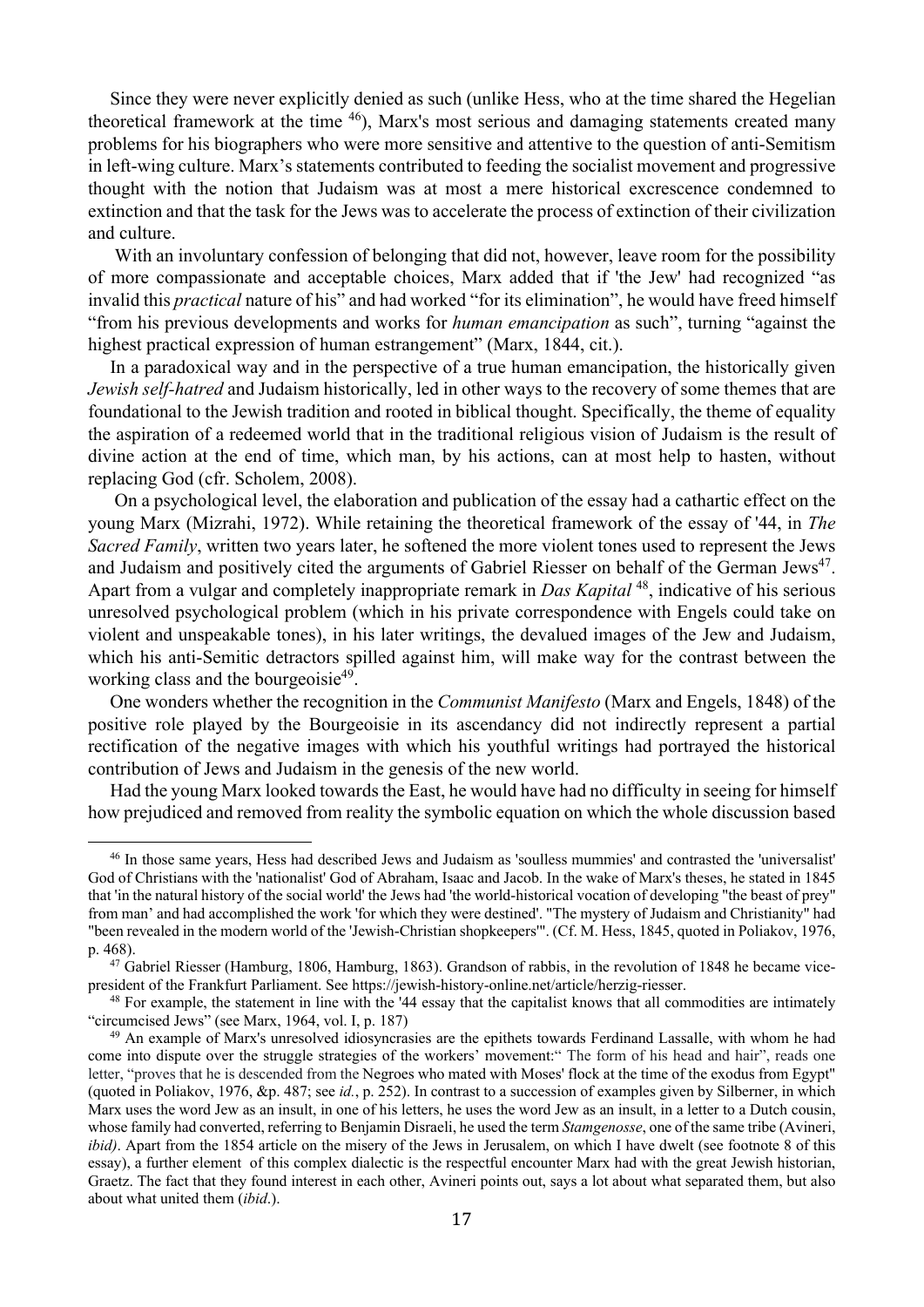was. It would not have been difficult to point out the dramatic conditions in which the persecuted and oppressed Jewish masses of Eastern Europe found themselves.

Just three years earlier, a fabricated ritual murder trial had been held in Damascus, which Heine is said to have used as a basis for writing an important unfinished work (Heine, 1921).

In a game of transgenerational mirroring, it was the daughter Eleanor, who corrected and turned the images of Jewish history and life on its head. Eleanor to whom Marx was closest (and who would edit her father's works) was active in the British labour movement in London's East End, where most of the workers were Jews of Eastern European origin.

 In an act of symbolic re-appropriation, evident in the words chosen for her father's obituary, Eleanor learned yiddish, the language that Jews had used for centuries and that German Jews emerging from the ghettos would like to forget.

Faced with the anti-Semitic wave of the second half of the century, recalling positively the Jewish origins of his friend and teacher, and recognizing the role played by Jewish workers in the first great workers' strike in London, Engels expressed in a letter to Isidor Ehrenfreund all his dismay at the wave of anti-Semitism in Vienna (Engels, 1890)<sup>50</sup>.

The explicit condemnation of anti-Semitism in left-wing movements was not peaceful. It was the result of a long struggle that opposed the different souls of socialism: from Bakunin to Fourier and Proudhon, whose hatred against Jews was perhaps matched only by his misogyny for women, anti-Jewish stereotypes were widely spread.

It was no coincidence that the *Dreyfus Affair* was initially dismissed as a purely internal affair of the bourgeoisie, and only when it became clear that the attack on the Jews was in fact an attack on democracy and freedom, did the socialist movement come out in force: not for the Jews as such, but for democracy and against reaction.

While the real issue at stake was clear: uniting democrats everywhere. This was not the case, however, for Jewish national aspirations, which were widely rejected and opposed, even in their most lukewarm version.

 When the Labour movement was confronted in Eastern and Central Europe with the national question at the end of the 19th Century, Jews were the only nationality in the Tsarist Empire that did not have this right recognized. In the wake of a cultural tradition deeply rooted in European culture, Judaism was to be considered a kind of living fossil destined in time to disappear (Meghnagi, 1985).

The right to national self-determination was considered a necessary step in the transition to socialism, but not for Jews.

 Scattered among the peoples and deprived of a land of their own, the Jews had to sublimate their sufferings, renouncing at the outset any specific national and cultural appeal. In the progressive versions the Jews were the vanguard of a historical process that would lead humanity to overcome all forms of prejudice and create a more just society. Delaying this process by opposing it with national or even just "cultural" claims, as the *Bund* proposed, was to be considered was to be considered objectively reactionary and counter revolutionary (See Meghnagi, 1985, 2005). Contemptuously at the First Congress of the Socialist Workers Party of Russia (POSDR), Plekhanov, considered one of the leading theorists of Russian Marxism, described the Bundists as 'seasick Zionists'51. The seeds of intolerance are like mushrooms. United in expelling the Bund, the Bolsheviks and Mensheviks went through an irreversible and irremediable fracture at the same congress (See Meghnagi, 1985).

<sup>50</sup> Isidor Ehrenfreund was a member of the Association of Bank and Credit Institution Employees in Vienna (see Massara, cit., p. 249). In an exchange of letters published without the names of the authors in the social-democratic newspaper Arbeiter-Zeitung on 8 May 1890, we read: 'We owe too much to the Jews. Not to mention Heine and Börne, Marx was a full-blooded Jew. Lassalle was a Jew. A large number of our best comrades are Jews. My friend Viktor Adler, who is at the moment expiating his devotion to the working class in the Vienna jails, Eduard Bernstein... Paul Singer... - all people of whom I am proud to be friend - all Jews! Wasn't I myself introduced as a Jew by "Gartenlaub"? And indeed, if I had to choose, I would rather be Jewish than "Herr von" (*ibid.*, p. 252).<br><sup>51</sup> The General Union of Jewish Workers of Lithuania, Poland and Russia. In yiddish: *Algemayner yidisher arbeter* 

*bund in Lite, Poylin un Rusland* ( רוסלאַנד און פוילין ליטאַ אין בונד אַרבעטער ײדישער אַלגמײַנער(.The Bund was established in Vilnius in October 1897. See Brunazzi M. - Fubini A.M. (eds.), 1985.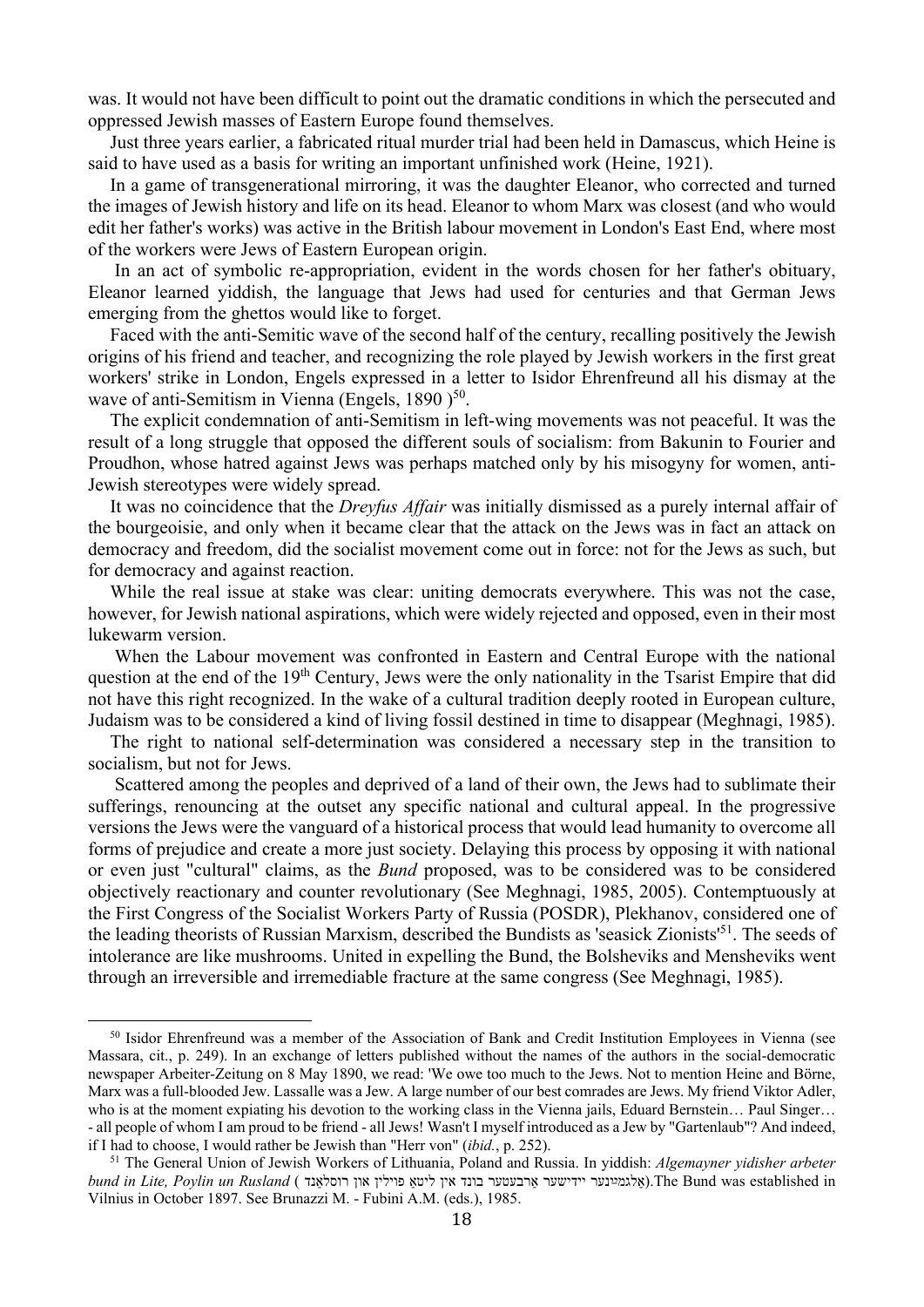"Jews today have become an eminent revolutionary factor; Judaism a reactionary factor, the lead ball of the progressive Jew, one of the last relicts of the Feudal Middle Ages, a social ghetto, consciously claiming itself while the ghetto of tradition has already disappeared. We will not have emerged completely from the medieval age as long as Judaism still exists among us. The sooner it disappears, the better for society and for the Jews themselves.

This disappearance does not in any way imply a tragic process, like the genocide of the Native Americans or the Tasmanians. It does not mean a decline into degradation and stupidity, but a rise to higher energies, to prosperity and well-being; the opening up of an endless field of activity. It does not mean the passing from one medieval ruin to the next, not the passing from orthodox Judaism to clerical Christianity, but the creation of new and better men.

So Aasvero will finally be at peace. He will continue to live in the memory as the greatest of humanity's martyrs, the one who suffered the most and devoted himself the most to it (Kautky, 1914, pp. 489-490)<sup>52</sup>.

Kautzky's words, written on the eve of the First World War, reflected a line of though, widely spread line of thought, in which Jews, even when individually accepted, were directly or indirectly called upon to annul themselves in the name of *higher human* values.

#### **11. Rome and Jerusalem**

Like many young people who came out of the ghettos, Hess had initially entertained the idea that the process of emancipation, however painful and full of ambiguity, would have historically put an end to their marginalization. Leading exponent of the Hegelian left, Hess had actively collaborated from Paris, the *Rheinische Zeitung*, directed by Marx, contributing in no small way to the writing of *Die Deutsche Ideologie* (1845).

In the *Manifesto of the Communists* (1848) published by Marx and Engels after their separation from Hess, the "communist Rabbi", as Arnold Ruge had called him, like him committed to the Hegelian left, will be mocked as a "true socialist" (Marx-Engels, 1848). Yet he had made a significant contribution to the first elaboration of those ideas, with insights and concepts, albeit not formulated in a systematic way, which then entered the baggage of socialist thought (Avineri,  $1985$ )<sup>53</sup>. Despite differing positions, the relationship between Marx and Hess did not break down completely, especially since Hess later played a significant role in the development of the German labor movement. After Hess's death in 1875, Marx had words of sorrow for the loss of his youthful friend, emphasizing that he had always been bound to him by a close friendship<sup>54</sup>.

Born and raised in Jewish Orthodoxy, Hess had come into conflict with his father over his life choices. Having broken away from Orthodoxy, he retained a keen interest in Jewish history.

 His growing awareness of the viscerality of anti-Semitism in Germany (in this he was close to the lesson of Heine, who in his essay on German philosophy urged us to be wary of the apparent calm in Germany (Heine, 1834), had led him in the 1850s to look at the national question in general, and the Jewish question in particular, in a different light.

In contrast to Marx, whose depth of thought he recognized, for Hess 'the class struggle' could not be the key to explaining the whole of human history, especially in concrete action, he underestimated the intertwining of the social and national question, which could not be reduced to illusions and mere deceptions of the ruling classes. Religious, national and family solidarity were the result of ancestral

<sup>52</sup> Karl Johann Kautsky (Pray, 1854 - Amsterdam, 1938). He was among the most authoritative exponents of Marxist thought and German Social Democracy (Salvadori, 1978).

 $53$  To mention some of them: the passage from the opposition between wealth and poverty, characteristic of the first stages of socialism and that not by chance were strongly impregnated with anti-Jewish prejudices, to the opposition between capitalism and proletariat; the identification of self-consciousness with the historical movement and the "overcoming" of philosophy in its becoming praxis. In the mid-1840s, Engels ascribed to Hess the idea that communism was the necessary consequence of humanism. See Kolakowski, 1980; Cornu, 1971; Avineri, 1985). <sup>54</sup> Hess had informed him several times about the book *Dynamische Stofflehre* that he intended to publish. After

reading the book, sent by Hess's wife, Marx promised to take action, while noting that in many places it still deserved revision, even though it contained "ingenious conceptions" (see Silberner, quoted in Gui, 2020, p. 96).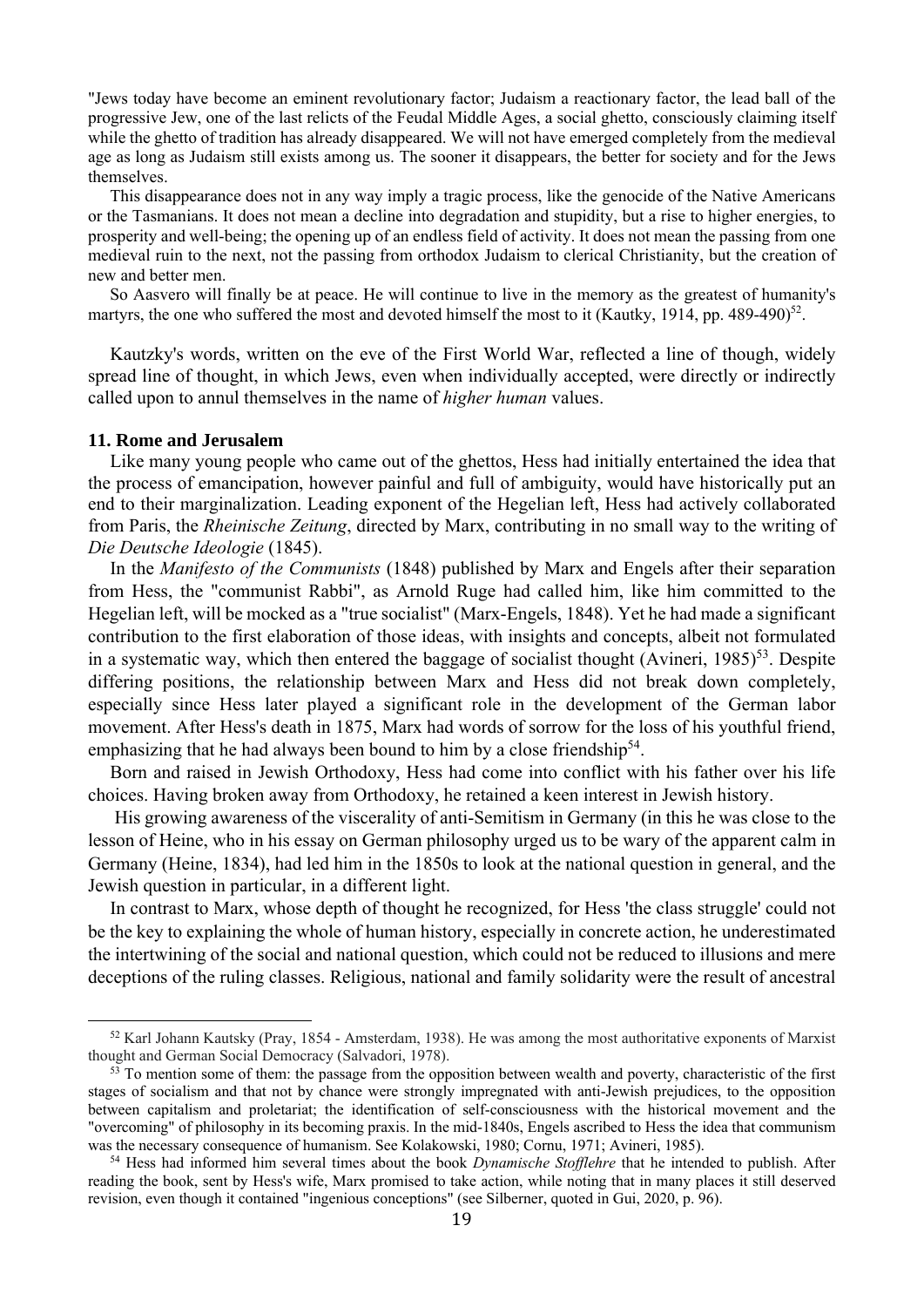ties and references that could not be reduced to a purely economic interpretation of historical development.

Although the concepts of economic and social formation, of false consciousness and of the relationship between structure and superstructure elaborated by Marx went far beyond certain simplifications and trivializations that they would have encountered in the political practice of the workers' movement, the problem remained.

In his tormented and contradictory wandering among the scientific, pseudo-scientific and ideological constructions of his time, Hess ended up by confusing and overlapping different concepts and ideas of nature and culture, of nation and "race"55.

Havig say this, the underestimation of the national question in the socialist movement, constituted an indication of a great self-deception of socialist thought and revolutionary inspiration.

From Hess's perspective, the idea of "race", which in the wake of Positivism and Scientism was dangerously asserting itself in European thought, and which invested every branch of knowledge (Poliakov, 1973), was not a reason for exclusion, or for the oppression of one nation or one "race" over others.

For Hess, the common origin of the human races or their different origins in no way justified the right to slavery or the oppression of one people or nation and one "race" over another. Denied in its origins, the biblical idea of brotherhood between peoples, nations and "races" was for Hess a point of arrival inscribed in a cosmic, natural and historical process that was morally and politically inalienable and would lead to equality and justice<sup>56</sup>.

What in the Bible was placed in the origin, so that no one, to paraphrase a rabbinic commentary on the *Genesis* account, could say "my father is better than your", was projected by Hess into a messianic future that would unite the peoples of the earth.

The rebirth of the Jews as a nation, necessitated among other things by the dull rejection of them, was part of a process involving humanity as a whole towards a stage of higher moral and cultural development, from which no people should be excluded (Hess, 1862, Avineri, 1985). The coming liberation of Rome was a promise for the future liberation of the Jewish people and other oppressed peoples (Hess, 1862).

Published in only a few copies in 1862, Hess's tormented reflection was the object of and later took on an almost prophetic value<sup>57</sup>.

 In the desperate and illusory quest to be accepted, even at the cost of annihilating himself, Theodor Herzl had initially *fantasized* the mass conversion of the Jewish children of Vienna, with the parents waiting for their children outside St. Stephen's Church: a collective baptism of great splendor and in the presence of the Emperor, a sort of "honorable" surrender in which the parents would not convert, sanctioning at the same time the end of a collective existence that historical developments had made *anachronistic*.

<sup>&</sup>lt;sup>55</sup> The concept of race with reference to human beings is put in quotation marks here to emphasize that it is an ideological construction of racism and not a fact of reality (cf. Poliakov, 1976).<br><sup>56</sup> "Because of a profound ignorance of natural and social laws," reads an 1857 article by Hess, "instead of deducing

the high morality that teaches the fraternity of men and peoples from the material and intellectual progress of society, as well as from the physical and moral development of individuals, one would like to deduce it from their common origin, forgetting that the further back one goes towards the origin of humanity, the more morality is reduced to a patriarchal sentiment of continuity; and the more morality is reduced to a patriarchal sentiment, the more distant it is from this elevated sentiment which recognizes to all the members of society the same rights, in spite of the diversity of nations and races. Hess, 1857, in Gui, 2019, pp. 296).

<sup>57</sup> Abraham Geiger, one of the fathers of the Jewish Reform Movement, described Hess as an intruder who "after having failed in socialism and in all sorts of swindles, wants to make a sensation out of nationalism. At the same time as the Czech and Montenegrin nationalities he wants to revive the Jewish nationality" (quoted in W. Laqueur, cit. p. 69). In fact, Hess was and remained a leading figure of socialism even after the Zionist turn. As for nationalism, the spoliation of any national reference to Judaism, carried out by the Jewish Movement for Reform, was accompanied in large sectors of German Judaism by a growing identification with the destinies of the German nation (Mosse, 1988).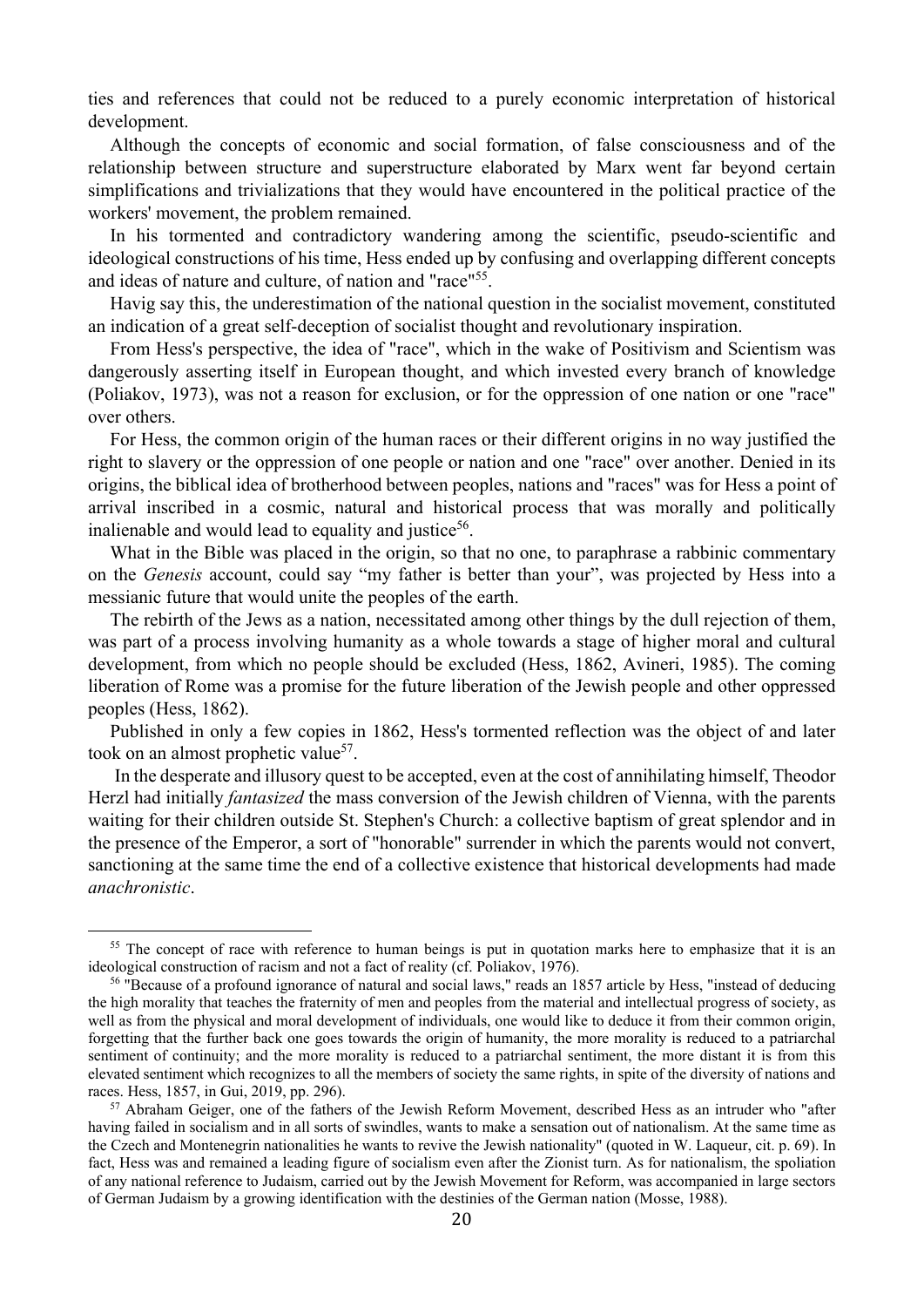Painfully awakened to the murderous hatred against a Jewish captain, falsely accused of treason, the founding father of the Zionist movement found within himself the energy to think and imagine the most daring of solutions: organizing the exodus of an entire people dispersed among peoples. He placed himself at the head of a movement and a diplomacy that had yet to be built, dialoguing on an equal footing with the powerful, confident that the democratic spirit of the people would support him in his action. A positive and confident approach that in retrospect looks like a lucid and desperate intuition that clashed with immense historical difficulties and that, in realizing it, would have had to reckon with a deaf and irreducible rejection that has never faded.

A three-pronged thread, says *Qohelet*, is not easily broken. In his return to Judaism, Hess drew his deepest energies from his grandfather's teaching, of whom he kept alive the memory of sharing with his grandson the first fruits of the *Land of the Fathers* on the feast of *Rosh Hashanah* (the Jewish New Year), as if they were the greatest gift. Herzl's paternal grandfather had been a friend and follower of Rabbi Alkalay (Avineri, 1985; Weisz, 2013 pp. 47-51).

"Everything we have tried to do," Herzl asserted after reading Hess's book, "is already in this book" (Herzl, quoted in Laqueur, vi., p. 69).

Musolino's book remained in the drawer for a century before being published. Who can imagine what Herzl would have added if he had known about it, especially if he had known that his trips to Istanbul and London to plead the case for a Jewish state had been made by the Italian patriot half a century earlier.

#### **12. Epilogue**

Having remained unknown for a long time, Jerusalem and the Jewish People was rediscovered at the beginning of the 20th century, thanks to the action of the first nuclei of Italian Zionism<sup>58</sup>. Compared to the rest of Europe, Italy appeared in those years like a happy island. Deeply identified with the values of the Risorgimento and integrated in the social, cultural and political life of the country, Jews were present in parliament and politics, in industry, in universities, in the police and in the army, holding the position of general, mayor, prefect, and even, as happened in one case, Prime Minister.

Jewish ingression into society had progressed at every level and like nowhere else in the world. But for those who knew how to read between the folds, not all that shone was a light turned to the future. The worsening of social crises and the desire to merge the many differences of Italian life into a homogeneous and unitary state, the ghosts of "a state within the state", were beginning to produce effects that would later, with the systemic collapse that followed the Great War and the rise of Fascism, produce their harmful effects<sup>59</sup>.

 For Italian Jews, who had been fully integrated into the life of their country, it would have been difficult, even impossible, to imagine that within a couple of decades and in spite of the blood shed in the Great War, they would have been deprived from one day to the next of every right and reduced to the condition of pariahs. To the point that, to paraphrase the image of Levi's double dream and the title of his second book, the entire epic of emancipation seen in the long term might appear as a pause or a truce, if not a deception of the senses. (Levi, 1963; Meghnagi, 2005).

<sup>&</sup>lt;sup>58</sup> The existence of the manuscript was already known to the historian A. Boem, who mistakenly postponed its composition by twenty years (Carpi, 1985). It was mentioned and discussed within the first nuclei of Italian Zionism ( cf. Finzi, cit.; D. Lattes, 1952, p. 36). As if it were *a destiny* for Musolino to be rediscovered by Jewish authors, his other most important work, specifically devoted to the Risorgimento, had to wait another thirty years to be proposed by the historian Paolo Alatri (1982). <sup>59</sup> On liberal anti-Semitism in the post-Risorgimento period see Canepa (1975).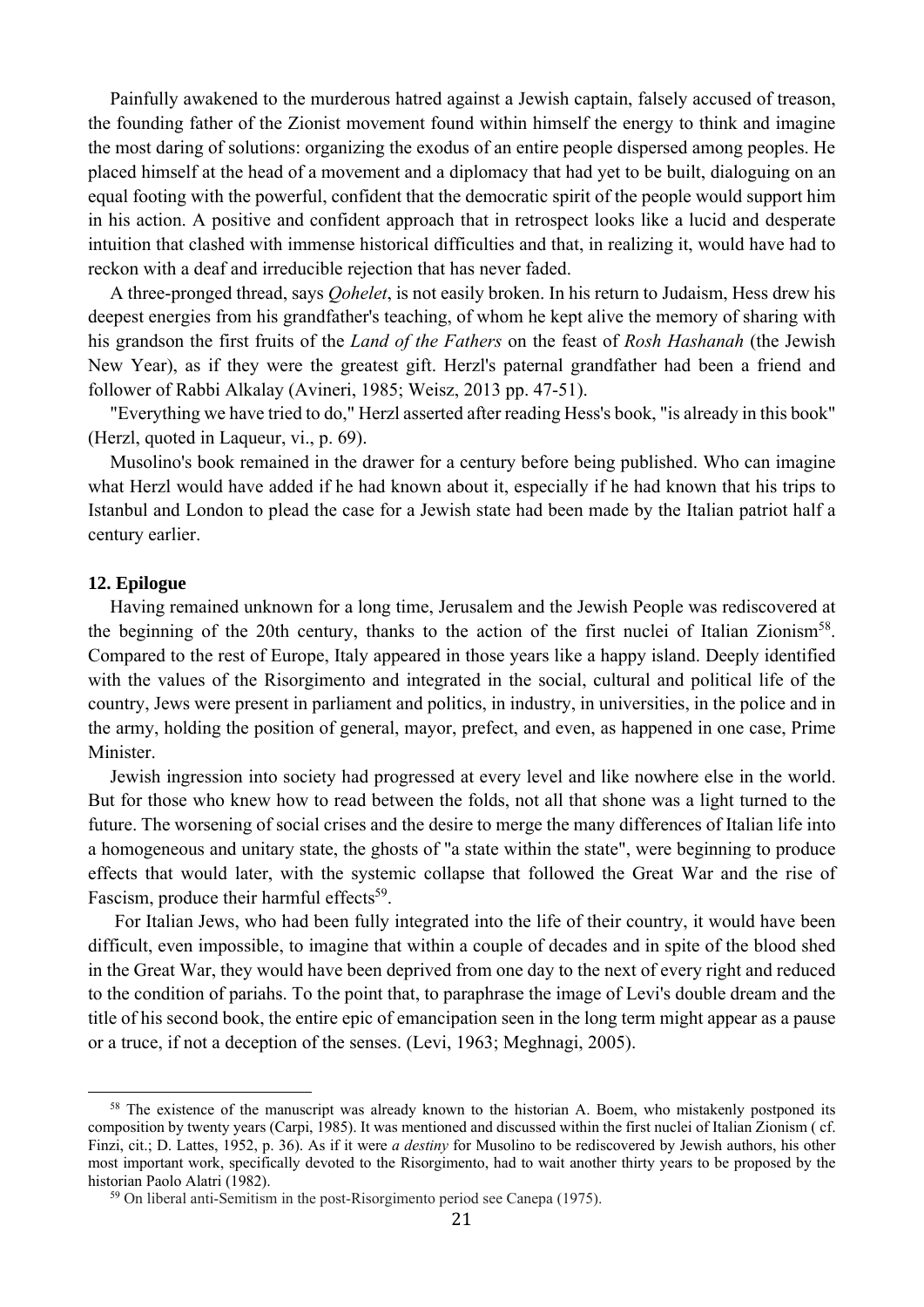Unpublished for a century, Musolino's book was published in 1951 by Dante Lattes<sup>60</sup> and Raffaele Cantoni<sup>61</sup>, with a dense preface of Gino Luzzatto<sup>62</sup>. Three year earlier, in the post-war cultural climate, linking the hopes of the past to more recent tragedies, the publisher Einaudi had reprinted Carlo Cattaneo's *Le interdizioni israelitiche,* a classic of Risorgimento literature on the Jews' right to emancipation.

The publication of Cattaneo's book was a tribute to the values of the Risorgimento. It was a sign of a return to life for a minority that had been violently persecuted and annihilated a few years earlier.

In a game of symbolic references the publication of Musolino's book made explicit a historical and ideal path between the two Resurgences that had been fiercely violated. After the tragedy of extermination, the individual emancipation of the Jews and the Jewish national rebirth in the land of their forebears could no longer be treated separately, one granted while the other refused. They were to be considered inextricably linked (Meghnagi,  $2014$ ,  $2022$ )<sup>63</sup>.

#### **References**

- AA.VV. *Benedetto Musolino. Il Mezzogiorno nel Risorgimento tra rivoluzione e utopia.* Atti del convegno storico in Pizzo 15/16 novembre 1985, Vibo Valentia-Milano, 1988. The online version of the contributions can be found on the Internet: www.benedettomusolino.it/ricerche.htm
- ABRAVANEL, I. In Internet: https://it.wikipedia.org/wiki/Isaac\_Abrabanel.
- ALATRI, P. (1982). Introduzione a MUSOLINO, B. *Giuseppe Mazzini e i Rivoluzionari Italiani*. In Internet: www.bnedetomusolino.it/1849/alatri-introduz.pdf.

ALATRI, P. (1985). Biografia di un rivoluzionario europeo. In *Atti del Congresso internazionale di Pizzo, 1985.* In Internet: www.benedettomusolino.it/img/alatri-biogr.pdf; www.benedettomusolino.it/1849/alatri-introduz.pdf.

ARENDT, H. (1944). *L'ebreo come paria.* Firenze: Giuntina, 2017.

ASCARELLI, R. (a cura di). *Along the road to Esau. Studies on Jacob Frank and Frankism*. Arezzo, 2011.

ANSCHEL , R. *Napoleon et les Jiufs*. Paris, 1928.

ASHLEY-COOPER, A. (Londra, 1801- Folkestone, 1885). In Internet:

https://it.wikipedia.org/wiki/Anthony\_AshleyCooper,\_VII\_conte\_di\_Shaftesbury#Religione\_e\_restaurazione\_dell'e braismo.

AVINERI, SH. *Moses Hess: Prophet of Communism and Zionism*. N.Y Univ. Press, 1985.

AVINERI, SH. Karl Marx, gli ebrei di Gerusalemme, l'Unesco. In *Jewish Review of Books*, n. 9, primavera 2012. In Internet: http://sionismoistruzioniperluso.blogspot.com/2012/05/karl-marx-gli-ebrei-di-gerusalemme-e.html.

AVINERI, SH. (2012). Karl Marx, the Jews of Jerusalem, and UNESCO. In Internet:

https://jewishreviewofbooks.com/articles/138/karl-marx-the-jews-of-jerusalem-and-unesco.

AVINERI, SH. *Karl Marx. Philosophy and Revolution*. Yale University Press, 2019.

- BARRAS, N. In Internet: https://it.wikipedia.org/wiki/Paul\_Barras.
- BERTI, G, *"B. M.".* In *Studi storici*, I (1959-60), 4, pp. 717-754. Disponibile in Internet: www.benedettomusolino.it/ricerche/berti60.pdf.

BERTI, G. *Nuove ricerche su B. M.*, *ibid.*, II (1961), 2, pp. 30-53. Disponibile in Internet: www.benedettomusolino.it/ricerche/berti61.pdf.

BICHENO, J. *The Restoration of the Jews, the Crisis of all the Nations*, 1801

62 Gino Luzzatto (Padua, 1878 - Venice, 1964) was an Italian historian, medievalist and academic. In 1925 he was among the signatories of Benedetto Croce's Manifesto of anti-fascist intellectuals. Following the "Racial Laws" of 1938, he was expelled from university. During the war of liberation against Nazi occupation, he joined the *Partito d'Azione*.<br><sup>63</sup> The reprinting of Jerusalem and the Jewish people, which took place in 2014 with Libri Liberi, w

part of the celebrations for the one hundred and fiftieth anniversary of the Unification of Italy, on the initiative of the Colloquium "Between West and East", the International Master's on Holocaust Studies at the University of Roma Tre and the Europa Ricerca Onlus. The publication was made possible thanks to a contribution from the Fondazione Cassa di Risparmio della Calabria and the efforts of Vittorio Rossi, president of the small Florentine publishing house (whom I would like to remember), who enthusiastically accepted my proposal. The publication was preceded by two conferences, on 26 January and 26 September 2011, which provided the background to the process that made the book possible (See Meghnagi, 2014, p. XII; 2022)

 $60$  Dante Lattes (Pitigliano, 1876 - Dolo, 1965. He was a leading figure in Italian Zionism. Rabbi and publicist, he was a former student of Benamozeg. In 1925 he founded *La Rassegna mensile d'Israel (RMI)*, the most important forum for historical, religious and political debate in Italian Jewry. In 1936 he was among the founders of the World Jewish Congress. His works include D. Lattes (1928, 1938).<br><sup>61</sup> Raffaele Cantoni (Venice, 1896 - 1971) was an Italian anti-fascist and leader of DELASEM, an organization for the

assistance of Jews before and during the German occupation. After the war he was president of The Union of The Italian Israelite Communities (UCII). See S. Minerbi, 1978.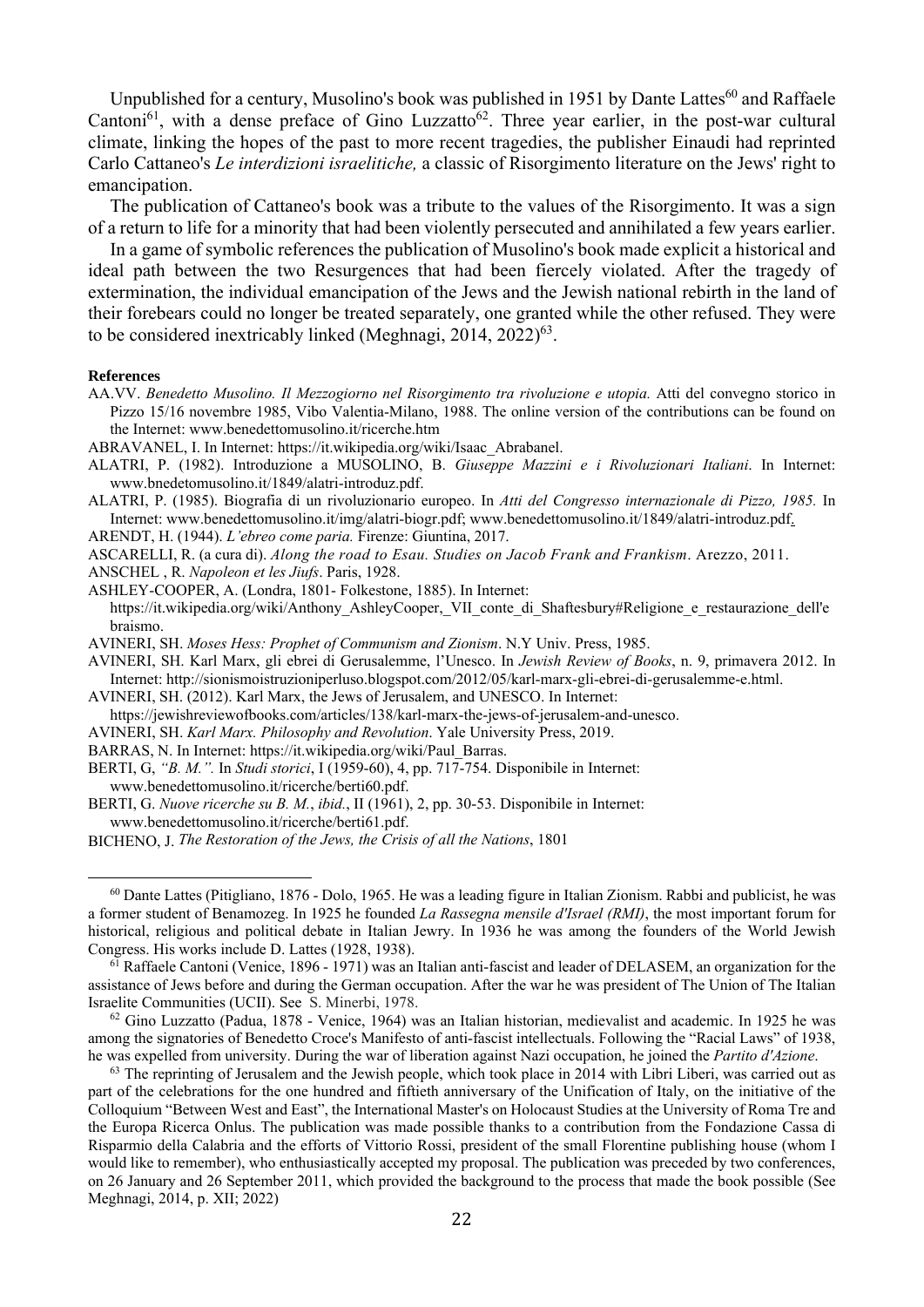BOCCARA, E. *Sionisti cristiano in Europa. Dal Seicento alla nascita dello Stato d'Israele*. Firenze: Giuntina, 2018.

BOCCARA, E. *G. Eliot e la nascita dello Stato di Israele. Daniel Deronda, un idealista dell'Inghilterra vittoriana.* Prefazione di D. Calimani. Firenze: Giuntina, 2019.

BOEM, A., *Die Zionische Begegung*, Berlino, 1920.

BONAPARTE, N. "Proclama agli ebrei", 1798. In Informazione corretta, 26/12/2011. In Internet: www.informazionecorretta.com/main.php?mediaId=115&sez=120&id=42734.

BRUNAZZI, M FUBINI, A.M. (a cura di). *Gli ebrei dell'Europa orientale dall'utopia alla rivolta*. Atti del convegno internazionale di Torino, gennaio 1984. Milano: Edizioni Comunità, 1985.

CANEPA, A. Considerazioni sulla seconda emancipazione e le sue conseguenze. In *Rassegna mensile Israel* (RSI). Vol. 47, N. 1/6 (gennaio-giugno 1981, pp. 45-89. CANEPA, A. Emancipazione, integrazione e antisemitismo liberale in Italia: Il caso Pasqualigo. *Comunità*, n. 174, giugno, 1975.

CAPUZZO, E. *Gli Ebrei italiani dal Risorgimento alla scelta sionista.* Milano: Mondadori Education, 2004.

CARPI, D. (1985). "Benedetto Musolino nell'ambito dei precursori del sionismo". In Internet:

www.benedettomusolino.it/ebraica/carpi.pdf.

CARPI, D (2019). Benjamin Disraeli. La questione orientale e un suo presunto progetto di costituire uno Stato ebraico in Palestina. In AA. VV. *Gli ebrei a Cento e Pieve di Cento fra medioevo ed età moderna*. Fondazione Cassa di Risparmio di Cento. Internet: Comune di Cento, 21 giugno 2019. In Internet: www.comune.cento.fe.it/areetematiche/cultura-turismo-sport-e-tempo-libero/centesi-illustri-0/benjamin-disraeli. Due to an error on the website of the municipality, Disraeli's birth and death dates are 1730-1816 instead of 1804-1881.

CARPI, L. (1977). *Alcune parole sugli Israeliti in occasione d un Decreto Pontificio d'Interdizione*. Florence, 1847.

CARPI, L. In Internet: www.jewishencyclopedia.com/articles/4069-carpi-leone.

CATTANEO, C. (1836). *Interdizioni israelitiche*. Torino: Einaudi, 1962.

- CATTANEO C. *Il Politecnico*. Torino: Bollati Boringhieri, 1962.
- CECCHERELLI, A. "L'immagine della nazione polacca in Dzidy Parte III di Adam Mickiewicz". In Lingue e Linguaggi 5 (2011), 91-98. ISSN 2239-0367, e-ISSN 2239-0359 DOI: 10.1285/i2239-0359v5p91. http://sibaese.unisalento.it/index.php/linguelinguaggi/article/view/11441.
- CESSI, R. "B. M"*.* In *Almanacco calabrese*, 1956, pp. 107-119; 1957, pp. 109-126. In www.benedettomusolino.it/ricerche/cessi56.pdf.
- COLAPIETRA, R. Europa unita e questione sociale in Benedetto Musolino attraverso la sua attività parlamentare. In *Atti del Convegno internazionale di Pizzo*, 1985. In Internet: www.benedettomusolino.it/img/colapietra.pdf.

CORNU, A. *Marx e Engels dal liberalismo al comunismo.* Feltrinelli: Milano 1971.

CROMWELL, O. In Internet: https://it.wikipedia.org/wiki/Oliver\_Cromwell#Fede\_religiosa.

DE CLERMONT- TONNERRE, S. In Storia degli Ebrei di Francia. Internet:

https://it.wikipedia.org/wiki/Storia\_degli\_ebrei\_in\_Francia#Convocazione\_degli\_Stati\_generali\_e\_cahiers\_de\_doléa nces).

DE GIORGIO, D. *"B. M. e il Risorgimento in Calabria",* Reggio Calabria 1953. In Internet:

www.benedettomusolino.it/ricerche.htm.

DE STEFANO, M. *Avanguardie garibaldine in Calabria.* Reggio Calabria 1930.

DEUTSCH, I.: https://en.wikisource.org/wiki/1911\_Encyclopædia\_Britannica/Deutsch,\_Immanuel\_Oscar\_Menahem.

DEUTSCHER, I. *The non Jewish Jew and other essays* (Ed. by T. Deutscher). Oxford University Press, 1968 (Ital. edition, *L'ebreo non ebreo e altri saggi*. Milano: Mondadori, 1968).

DI BELLA, S. Vita quotidiana di un rivoluzionario di professione. B. Musolino nel carteggio inedito. In *Atti Convegno internazionale di Pizzo*, 1985. In Internet: www.benedettomusolino.it/img/di%20bella.pdf.

DIDDI B, SOFRI, S. *Roma 1849. Gli stranieri nei giorni della Repubblica*. Palermo: Sellerio, 2011.

- DITO, O. *La rivoluzione calabrese del 1848*. Catanzaro 1895.
- EISENSTADT, SH. *Civiltà ebraica. L'esperienza storica degli Ebrei in una prospettiva comparativa*. Roma: Donzelli, 1992. Prefazione di David Meghnagi.
- ELBOGEN, I.&SCHEINDLIN, R. *Jewish Liturgy: A Comprehensive History*, JPS, 1993.

ELIOT, G. In Internet: https://it.wikipedia.org/wiki/Enciclopedia\_Britannica.

ELIOT, G. (1876). Daniel Deronda. In Internet: IiBooks https://books.apple.com/it/book/daniel-deronda/id510879337.

ELON, A. (1975). *La rivolta degli ebrei*. Milano: Rizzoli, 1979.

- ENELOW, H.G. (1906). In Internet: *Jewish Encyclopedia*. Retrieved 3 September 2015.
- www.jewishencyclopedia.com/articles/1247-alkalaijudah-ben-solomon-hai.
- ENGELS, F. (1890). *Sull'antisemitismo (da una lettera indirizzata a Vienna*. In MASSARA, *cit., pp. 249-252.*
- EZRA ( עזרה( . Il Libro di Esdra. In *La Bibbia concordata*, Milano: Mondadori, 1968.
- NEHEMIA ( נחמיה (*Tanakh תנך* The Magnes Press/ The Hebrew University, 1969.

 $ESTHER$  (אסתר): 3,8. In: TANAKH, *cit*.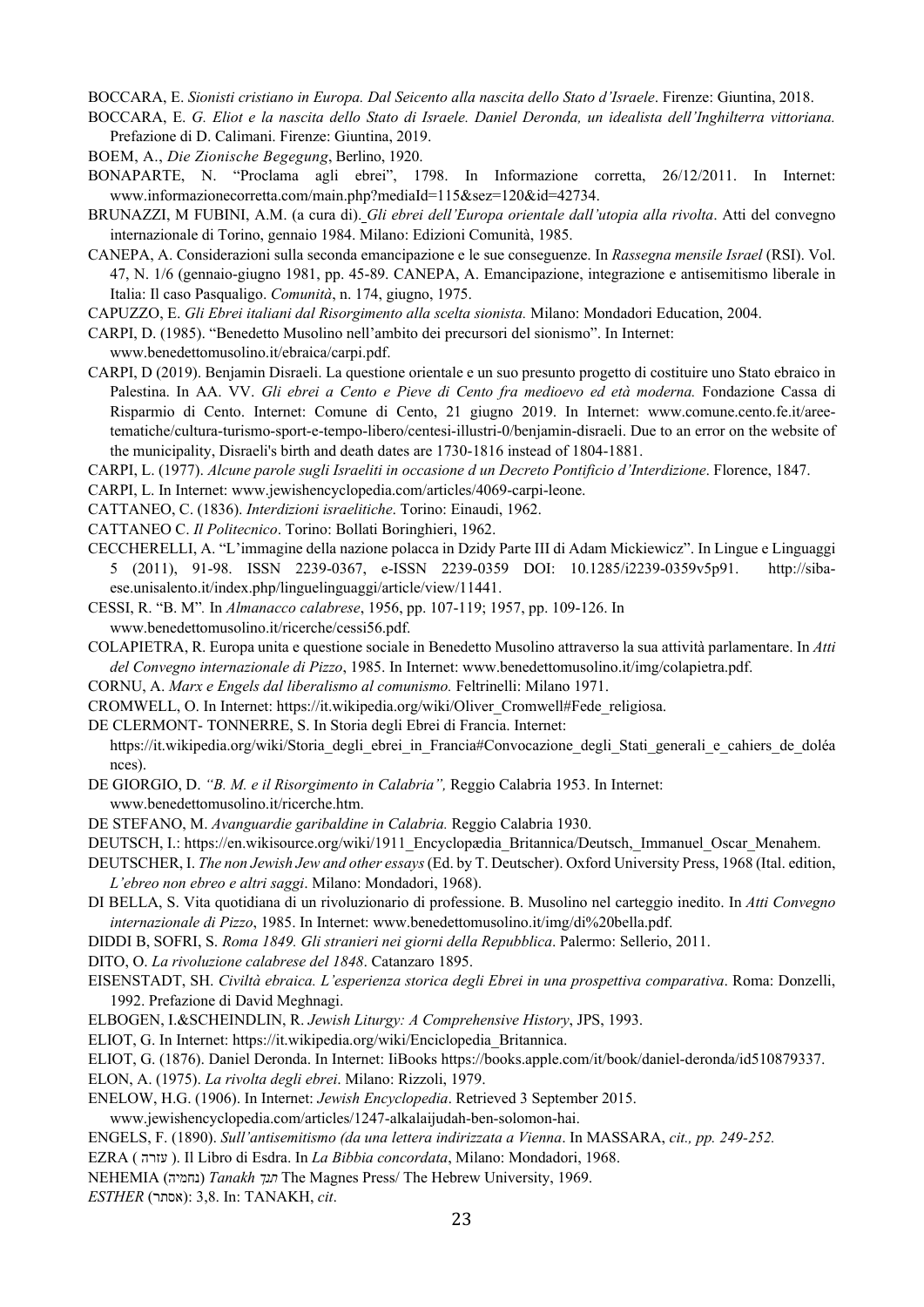- FANO JACCHIA, L. Profondo sentimento ebraico in due lettere inedite di Giacomo Venezian. In: *Rassegna Mensile di Israel* (RMI). Vol. XXXVIII, 1972, pp. 149-202.
- FINZI, M (1905). Un precursore italiano del sionismo. In: www.benedettomusolino.it/ebraica/finzi\_ita.pdf.
- FREUD, S. (1960). *Lettere alla fidanzata e ad altri corrispondenti (1873-1939)*. Prefazione di E.L. Freud. Torino: Bollati Boringhieri, 1990.
- GELBER, N.M. (1931). *Ḥasidei Ummot ha-Olam bi-Mevasserei ha-Teḥiyyah* (1931), 75–80 (idem. In: *Ha-Po'el ha-Ẓa'ir* (July 26, 1960).
- GOLDRICH, K.S. *Yad la Torah: Laws and Customs of the Torah Service- A Guide for the Gabba'im and Torah Readers. Rabbinical Assembly.* 2002. In Internet: https://openlibrary.org/account/login?redirect=/books/OL22468928M.
- GUI, F. La «Revue philosophique et réligieuse» di Charles Lemonnier e i dilemmi dell'europeismo ottocentesco (parte prima). In: *Eurostudium*, aprile-giugno, 2019, pp. 51-74.
- GUI, F. La «Revue philosophique et religieuse» di Charles Lemonnier e i dilemmi dell'europeismo ottocentesco (parte seconda). In *Euro Studium*, luglio-dicembre, 2019, pp. 232-307.
- GUI, F. Con Moses Hess verso il sionismo, il socialismo e l'unione dei popoli. In *Eurostudium*, gennaio-giugno,2020, pp. 64-101.
- HEGEL, G.W.F. *Lezioni sulla filosofia della storia*. Trad. It. di G. Calogero e C. Fatta. Firenze: La Nuova Italia, 1947, vol. II.
- HEINE, H. (1834). *Storia della religione e della filosofia in Germania.* Trad. it. di G. Perticone. Lanciano: Carabba, 1917.
- HEINE, H. (1840 [1824]). Il Rabbi di Bacherach , trad. it. di Lore Terracini Klonower. Firenze: Israel, 1921. New edition Ed. by M. Longo. With a note by *C. Magris. Bologna: Marietti, 2018.*
- HESS, M. In Internet: https://it.findagrave.com/memorial/68933210/moses-hess.
- HESS, M. (1862). *Il risveglio di Israele. Roma e Gerusalemme, l'ultima questione nazionale*. A cura di G. Giannini. Napoli: Guida, 2001.
- JEWISH CALENDAR DATE CONVERTER. In Internet:

https://it.chabad.org/calendar/converter\_cdo/aid/6225/jewish/Date-Converter.htm.

- KALISHER ZWI HIRCH. In internet: www.jewishencyclopedia.com/articles/9159-kalischer-zebi-hirsch.
- KAUTZKY, K. *Razza e Ebraismo* In M. Massara. (A cura di). *Marxismo e questione ebraica*, pp. 349-490 ("Rasse und Judentum". In *Ergzänzungshefte zur Neunen Zeit*, n. 20- Ausggeben am 30 Oktober, 1914, pp. 1-194).
- KLAUSNER, Y.A. "Adam Mickiewicz". In *Encyclopedia Judaica*. Aggiornata al 2019. In Internet: www.encyclopedia.com/religion/encyclopedias-almanacs-transcripts-and-maps/mickiewicz-adamdeg.
- KOLAKOWSKI, L. *Nascita, sviluppo e dissoluzione del marxismo*. Milano: SugarCo, 1980.
- JONES, E. (1953-1957). *Vita e opere di Freud.* 3 voll. Milano: Garzanti, 1977.
- LAHARANNE, E. (2008). In *Encyclopaedia Judaica*. The Gale Group. In Internet:
- www.jewishvirtuallibrary.org/laharanne-ernest-x00b0.
- LAHARANNE, E. (1860). *La nuova questione d'oriente. Imperi d'Egitto e d'Arabia. Ricostituzione della nazionalità ebraica (La Nouvelle Question d'Orient: Empires d'Egypte et d'Arabie: reconstitution de la nationalité juive).* Traduzione e prefazione di D. Lattes. In *La Rassegna Mensile di Israel (RMI)*. Terza serie. Vol. 17, n. 10 (Ottobre 1951), pp. 1-16.
- LAQUEUR, W. *Histoire du Sionisme*. Paris: Calmann-Lévy, 1973.
- LATTES, D. *Il sionismo*. Roma: Cremonese, 1928.
- LATTES, D. *Nel solco della Bibbia*. Firenze: Israel, 1938.
- LATTES, D. (1951). Prefazione a Laharanne. *La nuova questione d'Oriente*. *Cit*., pp. 3-10.
- LATTES, D. Il Calabrese Benedetto Musolino ignorato precursore del sionismo di Herzl. In *La Rassegna mensile di Israel (RMI).* XXXVII – n. 23, 24 Febbraio 1952 – 28 Shevat 5712.
- LEFF, Z. *Shemoneh Esrei: The Depth and Beauty of Our Daily Prayer*. Jerusalem: Targum Press, 2008.
- LEVY, A. In Internet: https://it.wikipedia.org/wiki/Armand\_Lévy\_(giornalista).
- LEVI, C. *Cristo si è fermato a Eboli.* Torino: Einaudi, 1945.
- LEVI, P. *La tregua*. Torino: Einaudi, 1963.
- LEVI SULLAM S. (2011). Per una storia dell'antisemitismo cattolico in Italia. In Internet:
- www.treccani.it/enciclopedia/per-una-storia-dell-antisemitismo-cattolico-in-italia\_(Cristiani-d'Italia).
- LEWES, G.H. In Internet: https://en.wikipedia.org/wiki/George\_Henry\_Lewes#Biography.
- LUZZATTO, G. *Prefazione alla prima edizione* di MUSOLINO, *Gerusalemme ed il popolo ebreo.* Firenze: Libri Liberi, *cit*., pp. XIX-XXVIII.
- MARX, K. (1844). *Sulla questione ebraica*. In Massara, M. (A cura di). *Cit*. pp. 179-215. English edition. *On the Jewish question*. In www.marxists.org/archive/marx/works/1844/jewish-question.
- MARX, K. (1845). *La sacra famiglia. Capitolo VI "La crititica critica assoluta" o la critica nella persona del signor Bruno.* In M. Massara. (A cura di). *Cit*. pp. 216-245.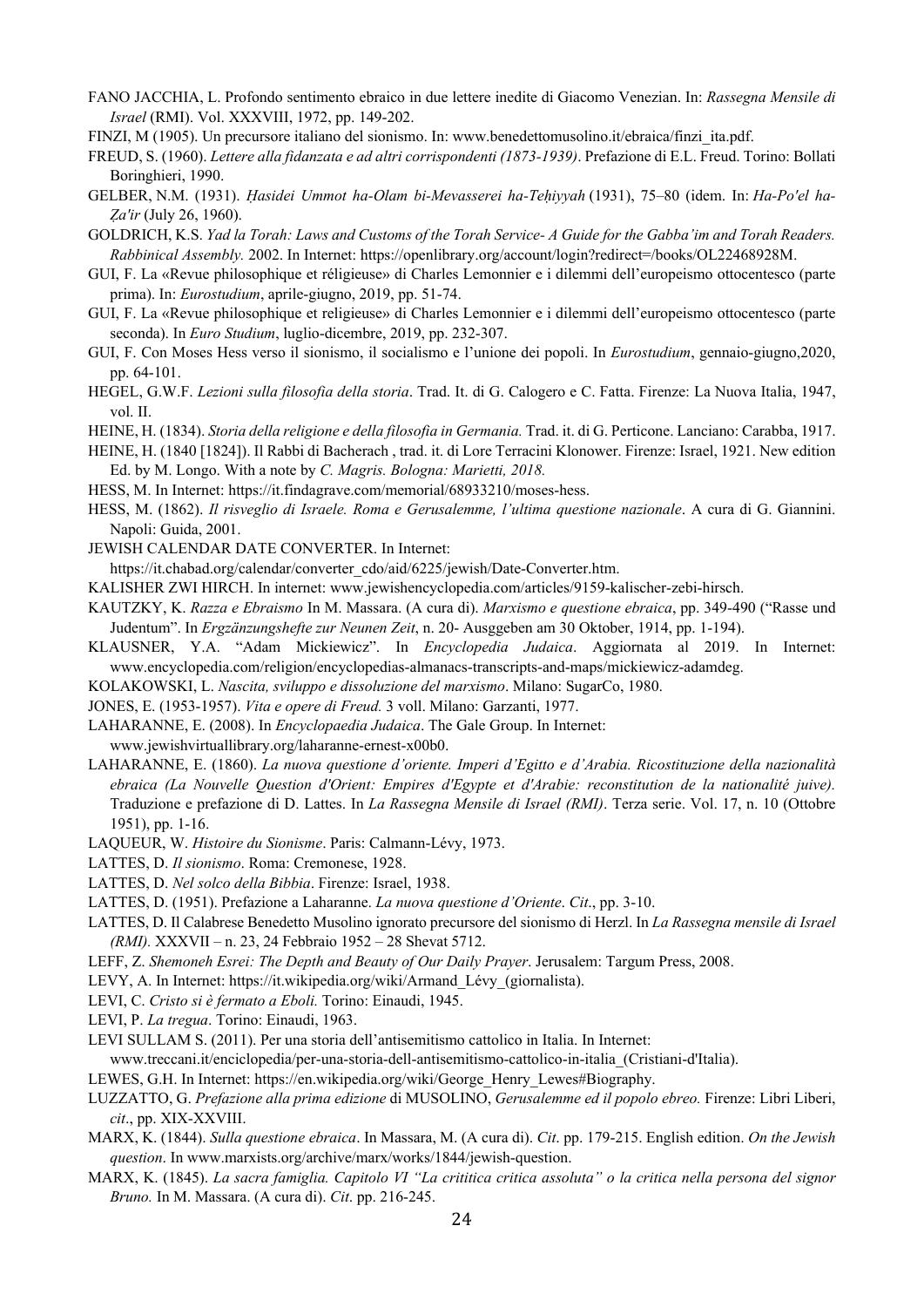MARX, K. (1845). *The Holy Family ore Critique of Critical Criticism. Against Bruno Bauer and Company.* Translated by Richiard Dixon. Foreig languages Publishing House: Moscow 1956. www.marxists.org/archive/marx/works/1845/holy-family/index.htm.

MARX, K., ENGELS, F. (1845). *A critique of the German Ideology. Source: Progress Publisher, 1968. On line version:*  www.marxists.org/archive/marx/works/download/Marx\_The\_German\_Ideology.pdf.

MARX, K.- ENGELS, F. (1845). *L'ideologia tedesca*. Traduzione di F. Codino. Roma: editori Riuniti Press, 2018.

MARX K. – ENGELS, F (1848). *Il Manifesto del Partito Comunista*. Introduzione di R. Zangheri. Roma: Editori Riuniti, 2017. English translation Ed. by Samuel H. Beer, Harvard University Press. In www.bard.edu/library/arendt/pdfs/Marx-CommunistManifesto.pdf.

MARX, K. (1854). *Die Krisgserklãrung- Zur Geschichte der orientalischen Fage.* In MARX-ENGELS, *Werke,* Band 10, 1961.

MASSARA, M. (A cura di). *Il marxismo e la questione ebraica*. Milano: Edizioni del Calendario, 1972.

MEGHNAGI D (1991). A Short Note on the Israeli Palestinian Problem. In *REVUE INTERNATIONALE DE SOCIOLOGIE*, vol. 1, p. 12-18, ISSN: 0390-6701.

MEGHNAGI, D. Una società di paria e di «luftmenschen». Gli Ebrei dell'Est Europa, la questione ebraica, il socialismo ebraico. Considerazioni storico- psicologiche. In Brunazzi M. - Fubini A.M. (a cura di). *Gli ebrei dell'Europa orientale dall'utopia alla rivolta*. Atti del convegno internazionale di Torino, gennaio 1984. Milano: ed. Comunità, 1985, pp. 172-184.

MEGHNAGI, D. Prefazione a Eisenstadt. Civiltà ebraica…, 1992. *Cit.*, pp. XI-XIV.

MEGHNAGI D. (2001). Gerusalemme, la scrittura e la guerra. Abraham Yehoshua (dialogo con David Meghnagi). In *MicroMega*, vol. 4, p. 45-52, ISSN: 0394-7378.

MEGHNAGI, D. *Il Padre e la legge. Freud e l'Ebraismo*. Venezia: Marsilio, 1992. Terza edizione ampliata, 2004.

MEGHNAGI, D. (Ed. by). *Freud and Judaism*. London: Karnac Books, 1993

MEGHNAGI, D. *Tra Vienna e Gerusalemme. Itinerari psicoanalitici*. Firenze: Libri Liberi, 2002.

MEGHNAGI, D. *Ricomporre l'infranto. L'esperienza dei sopravvissuti alla Shoah*. Venezia: Marsilio, 2005.

MEGHNAGI, D. *Le sfide di Israele. Lo Stato ponte fra Occidente e Oriente*. Venezia: Marsilio, 2010.

MEGHNAGI, D. La costruzione del pregiudizio: David diventa Golia. In Atti del Convegno di Torino "Israele e il Sionismo. 1897, 1917, 1937, 1947, 1967. Anniversari, storia, attualità, Torino, 12 novembre 2017. A cura di E. Segre Amar. Livorno: Belforte, 2019, pp. 93-113.

MEGHNAGI, D. *Teaching the Shoah and training educators*. In *Trauma and Memory*, 2020, Volume 8, no. 3, pp. 207- 214, www.eupsycho.com/index.php/TM/article/download/353/223

MEGHNAGI, D. *Memoria e storia della Shoah. Una sfida per la didattica*. In *Trauma and Memory,* 2020, Volume 8, no. 3, pp. 215-222. www.eupsycho.com.

MEGHNAGI, D. Benedetto Musolino. In Israel Journal of Foreign Affairs. In press.

MIELI P. E Napoleone invocò la rinascita d'Israele. In *Corriere della Sera*, 11 dicembre 2011, pp. 42-43.

MICKIEWICZ, A. *Dziady* (3 vols. (Paris, 1832); partial trans. *Forefathers' Eve*, 1928.

MINCER, L. La contesa sulle origini ebraiche di Mickiewicz. In *La Rassegna Mensile d'Israel* (*RMI*) 1, LXV, 1999, pp. 29-52.

MINERBI, S. *Raffaele Cantoni, un ebreo anticonformista*. Assisi-Roma: Carucci, 1978.

MISHKENOT SHAANANIM. In Internet: https://jerusalemfoundation.org/old-project/mishkenot-shaananim-culturalcenter-guest-house.

MIZRAHI R. *Marx et la quesion juive*. Paris: Gallimard, 1972 (Italian Edition *Marx e la questione ebraica*. Firenze: Vallecchi, 1974).

MONTEFIORE, M.H. In Intenet: https://it.wikipedia.org/wiki/Moses\_Montefiore#Bibliografia.

MONTEFIORE, SIMON, S. *Gerusalemme*. *Biografia di una città*. Milano: Mondadori, 2018.

MOSSE, G.L. *Le origini culturali del Terzo Reich*. Milano: Il Saggiatore, 1968.

MOSSE, G.L. *Il dialogo ebraico tedesco. Da Goethe a Hitler*. Firenze: Giuntina, 1988.

MUSOLINO, B. (1851)*.* (Ed. by G. Luzzatto)*. Gerusalemme e il popolo ebreo*. Roma: Israel, 1951.

MUSOLINO, B. (1851). Ed. by. D. Meghnagi. *Gerusalemme e il popolo ebreo*. Firenze: Libri Liberi, 2014.

MUSOLINO, B. *La Rivoluzione del 1848 nelle Calabrie* (a cura di S. Musolino). Cosenza, 1903.

MUSOLINO, B. *Giuseppe Mazzini e i rivoluzionari italiani.* (A cura di P. Alatri). Cosenza, 1982.

MUSOLINO, B. In Internet: www.benedettomusolino.it/biografia.htm.

MUSOLINO, S. *Nota biografica alla prima edizione* di Musolino. *Gerusalemme e il popolo ebraico. Cit*. pp. XIII-XVIII.

PALADINO, G. *B. M., L. Settembrini e i figliuoli della Giovine Italia.* In *Rassegna storica del Risorgimento*, X (1923), 4, pp. 831-874.

PALADINO, G. *Il 15 maggio del 1848 a Napoli*. Città di Castello 1921.

PIERI, P. Storia militare del Risorgimento: guerre ed insurrezioni, Torino 1969.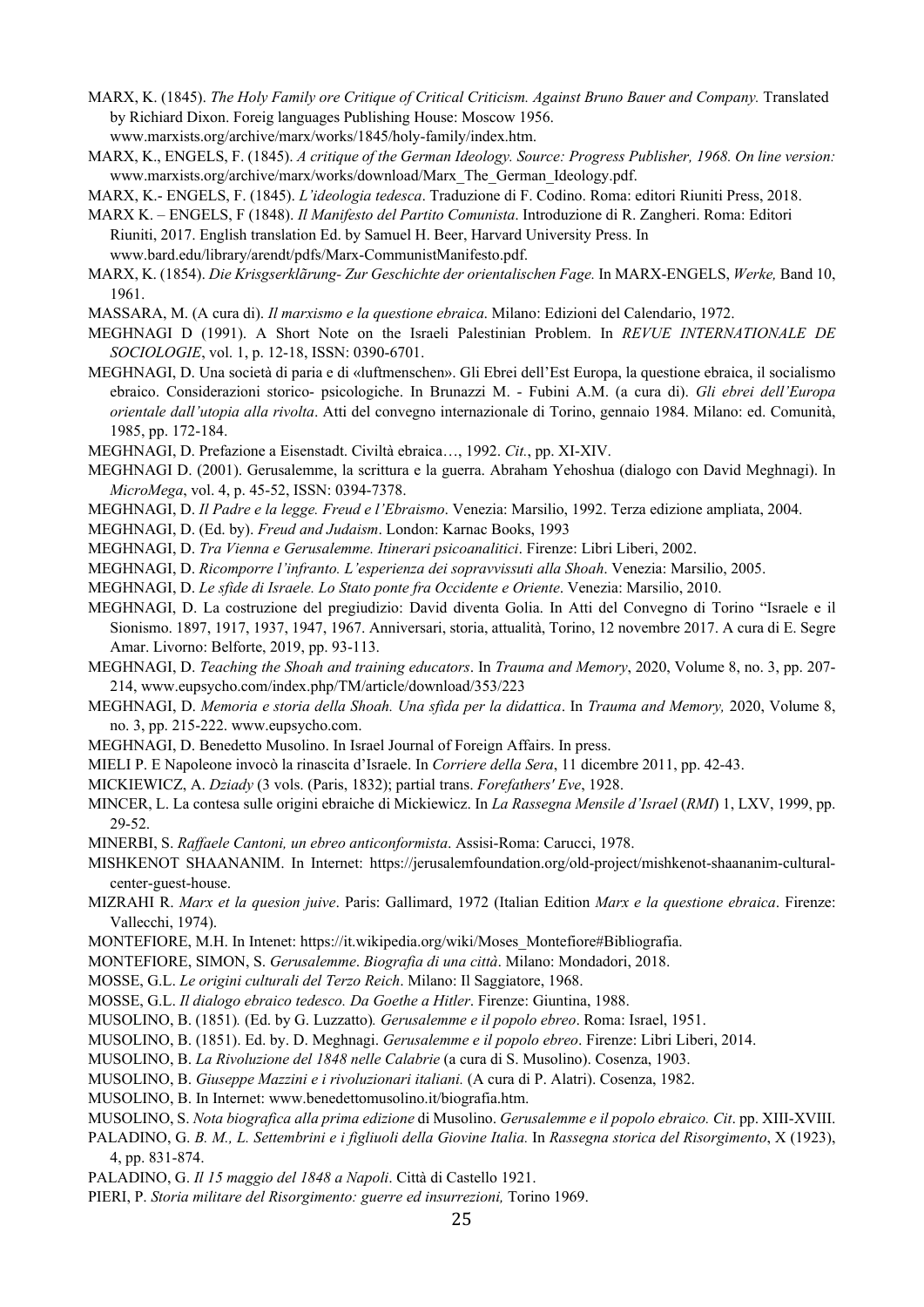- PINTO C. "Musolino Benedetto". In *Dizionario biografico degli italiani.* Vol. 77 (2012). In Internet: www.treccani.it/enciclopedia/luigi-settembrini.
- POLIAKOV, L. *Storia dell'antisemitismo. Da Voltaire a Wagner. Volume 3. Firenze: La Nuova Italia, 1976.* (First French Edition, 1968).
- POLIAKOV, L. *Il mito ariano (storia di un'antropologia negativa).* Milano: Rizzoli, 1976.

QOHELET. In *Torah-Neviim-UKhtuvim* (תנך). In ebraico. Jerusalem: The Hebrew University of Jerusalem, 1969, 1.166-1.176.

RACINE, J. In Internet: https://it.wikipedia.org/wiki/Jean\_Racine.

RICCIARDI, G. *Una pagina del 1848 ovvero storia documentata della sollevazione delle Calabrie.* Napoli, 1873.

- ROMANELLI, R. *Carpi Leone*. In: *Dizionario biografico degli italiani*. Vol. 20. Roma, 1977, pp. 599-604.
- ROSENTHAL, H., DUBNOW, S.M. "Frank, Jacob, and The Frankists"*. In Jewish Encyclopedia:*

www.jewishencyclopedia.com/articles/6279-frank-jacob-and-the-frankists.

- ROSSELLI, *N. Carlo Pisacane nel Risorgimento italiano.* Torino 1932.
- ROUSSEAU, J J. In Internet: https://it.wikipedia.org/wiki/Jean-Jacques\_Rousseau.
- ROUSSEAU J. J. *Emilio o dell'educazione*. Edizione integrale, a cura di E. Nardi. Roma: Anicia, 2017.
- SALVADORI, M. *Kautsky e la rivoluzione socialista, 1880-1938*, Milano: Feltrinelli, 1976.
- SCALISE, D. *Il caso Mortara. La vera storia del bambino ebreo rapito dal papa*. Milano: Mondadori, 1996.
- SCHEDA PERSONALE DI MUSOLINO B., Senatore del Regno: In Internet:
- https://notes9.senato.it/Web/senregno.NSF/2a9c00aad2bca710c125711400599e36/6f2190494c0dae5d4125646f005d c6a9?OpenDocument.
- SCHOLEM, G.G. (1941). *Le grandi correnti della mistica ebraica.* Torino: Einaudi, 2008.
- SCHOLEM, G. *Le tre vite di Moses Dobrushka*. Traduzione di E. Zevi, Milano: Adelphi, 2014.
- SCHOLEM, G. *Sabbetay Sevi: il messia mistico 1626-1676*. introduzione di M. Ranchetti. Traduzione di C. Ranchetti e M. Ventura. Torino: Einaudi, 2001.
- SESTIERI, L. (A cura di). *Il diario di David Reubenì*. Casale Monferrato: Marietti, 1991.
- SETTEMBRINI, L. In Internet: https://it.wikipedia.org/wiki/Luigi\_Settembrini.
- SETTEMBRINI, L. *Ricordanze della mia vita*. Prefazione di F. De Sanctis. A cura di F. Torraca, Napoli: Casa editrice A. Morano: 1907.
- SILBERER E. *Moses Hess. Geschichte seines Lebens*. Brill, Leiden 1966, pp. 303-05.
- SOLERA, T. *Il Nabucco*. In Internet: https://it.wikipedia.org/wiki/Nabucco#Note;

https://it.wikipedia.org/wiki/Giuseppe\_Verdi.

- THE LAW OF RETURN (1950). In Internet: www.jewishvirtuallibrary.org/israel-s-law-of-return.
- YEHUDA, A.S. *Napoleone e uno Stato Ebraico*. In *La Rassegna Mensile di Israel*. Maggio 1950. Terza serie: vol. 16, N°. 5 (Maggio 1950), pp. 202-209. Rivista dell'Unione delle Comunità ebraiche italiane. Versione originaria in *Zion*, Gerusalemme, Vol. I (XXV), n. 7, marzo 1950, pp. 29-34. Published by: Unione delle Comunità Ebraiche Italiane Stable URL: www.jstor.com/st.

VENEZIAN, G. Lettera del 22/01/1843 a Mosé Luzzatto. In FANO JACCHIA, L. *Cit.* 

VERDI, G. *NABUCCO*. In Internet: https://it.wikipedia.org/wiki/Giuseppe\_Verdi;

https://it.wikipedia.org/wiki/Nabucco#Note.

WEISZ, G.Y. *Theodor Herzl: New Reading*. Israel: Gefen, 2013.

#### **Works by BENEDETTO MUSOLINO**

*Al popolo delle Due Sicilie*. Napoli, 1848.

- *L'Inghilterra e l'Italia*. Roma, 1848.
- *Il prestito dei 700 milioni e la riforma delle imposte*. Torino, 1863.
- *Memorandum sur la guerre actuelle Turco-Moscovite*. Roma, 1877.
- *Il trattato di Berlino*. Roma, 1879.

*La situazione. Roma,* 1879.

*La Riforma parlamentare*. Roma, 1882.

*La Rivoluzione del 1848 nelle Calabrie. A* cura di S. Musolino. Napoli, 1903.

*Gerusalemme e il popolo ebreo.* A cura di G. Luzzatto. Roma: Israel, 1951.

*Giuseppe Mazzini e i rivoluzionari italiani.* A cura di P. Alatri. Cosenza, 1982.

*Gerusalemme e il popolo ebreo. Nuova edizione a cura* di D. Meghnagi. Firenze: Libri Liberi, 2014.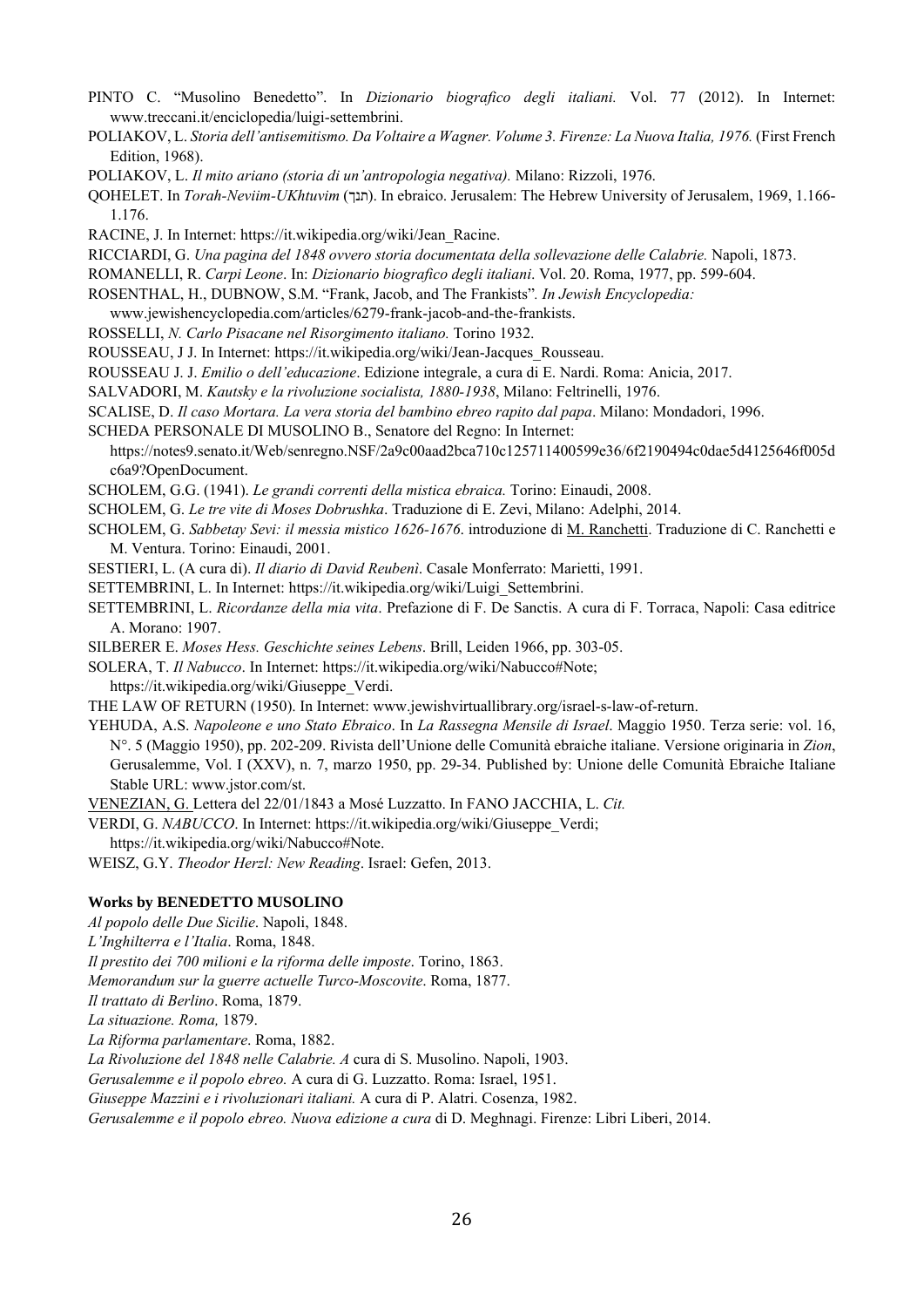Cernoalemme et a Popolo Obro.  $\sigma$ <sup>1</sup> La Talestina námi inputé commainte explitie coll'Orsia e un l'Ouropa de resugnarie al Comme de Sua Marsia Britannica - D'ionedetto Musolino ex-deputato al Parlamento Mapolitano Genova 10- maggio 1851.

**Cover of the project, written in Italian, for the creation of a Jewish Principality that Benedetto Musolino sent to the British Government**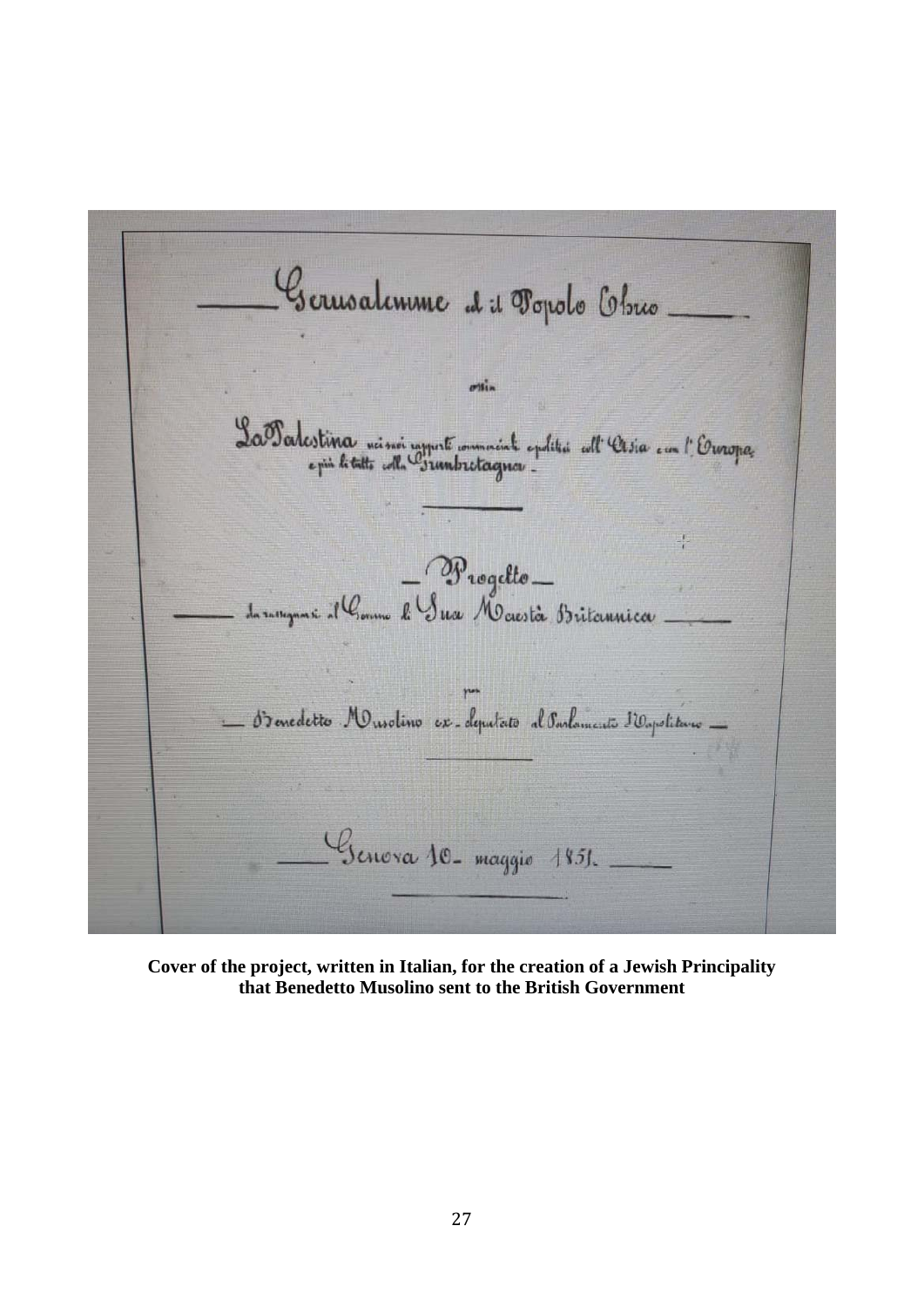You Colonisation dela Balcotine Les Chemins de for Orientana OBrojet didie et présenté Monsieur le Baron James de Rothschild Benoit Musolino Ox-député au Barlement de Maples Paris 1856. Laran 1

**Cover of the project for the creation of a Jewish Principality that Benedetto Musolino sent to the Baron James de Rothschild**